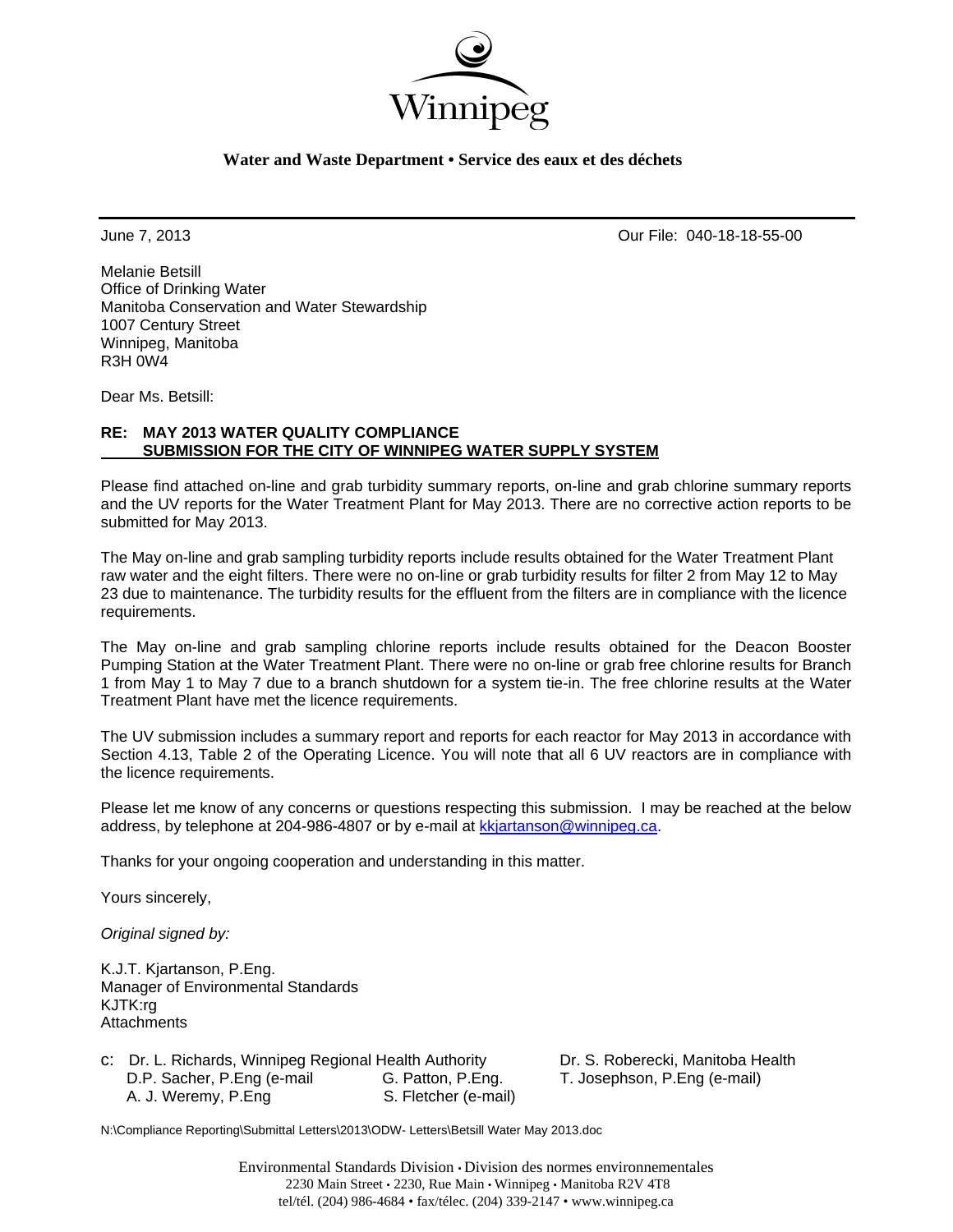

# WATER AND WASTE DEPARTMENT ENVIRONMENTAL STANDARDS DIVISION

| WATER TREATMENT PLANT CHLORINE GRAB MONITORING REPORT |                                |                                                          |                                |                                                          |
|-------------------------------------------------------|--------------------------------|----------------------------------------------------------|--------------------------------|----------------------------------------------------------|
| Water System Code: 252.00<br>Licence No. PWS-09-412 A |                                | <b>Deacon Booster Pumping</b><br><b>Station Branch 1</b> |                                | <b>Deacon Booster Pumping</b><br><b>Station Branch 2</b> |
| <b>Date</b>                                           | <b>Free Chlorine</b><br>(mg/L) | <b>Total Chlorine</b><br>(mg/L)                          | <b>Free Chlorine</b><br>(mg/L) | <b>Total Chlorine</b><br>(mg/L)                          |
| 01-May-2013                                           | OL                             | OL                                                       | 1.06                           | 1.27                                                     |
| 02-May-2013                                           | OL                             | OL                                                       | 1.04                           | 1.20                                                     |
| 03-May-2013                                           | OL                             | OL                                                       | 0.92                           | 1.15                                                     |
| 04-May-2013                                           | OL                             | OL                                                       | <b>NS</b>                      | <b>NS</b>                                                |
| 05-May-2013                                           | OL                             | OL                                                       | <b>NS</b>                      | <b>NS</b>                                                |
| 06-May-2013                                           | OL                             | OL                                                       | 0.86                           | 1.05                                                     |
| 07-May-2013                                           | OL                             | OL                                                       | 0.88                           | 1.05                                                     |
| 08-May-2013                                           | 1.02                           | 1.16                                                     | 0.92                           | 1.07                                                     |
| 09-May-2013                                           | 1.13                           | 1.29                                                     | 1.04                           | 1.19                                                     |
| 10-May-2013                                           | 0.95                           | 1.16                                                     | 0.79                           | 1.00                                                     |
| 11-May-2013                                           | <b>NS</b>                      | <b>NS</b>                                                | <b>NS</b>                      | <b>NS</b>                                                |
| 12-May-2013                                           | <b>NS</b>                      | <b>NS</b>                                                | <b>NS</b>                      | <b>NS</b>                                                |
| 13-May-2013                                           | 0.97                           | 1.18                                                     | 0.90                           | 1.12                                                     |
| 14-May-2013                                           | 0.92                           | 1.07                                                     | 0.95                           | 1.05                                                     |
| 15-May-2013                                           | 0.89                           | 1.08                                                     | 0.83                           | 0.99                                                     |
| 16-May-2013                                           | 0.96                           | 1.24                                                     | 1.05                           | 1.13                                                     |
| 17-May-2013                                           | 1.03                           | 1.16                                                     | 0.92                           | 1.09                                                     |
| 18-May-2013                                           | <b>NS</b>                      | <b>NS</b>                                                | <b>NS</b>                      | <b>NS</b>                                                |
| 19-May-2013                                           | NS                             | <b>NS</b>                                                | <b>NS</b>                      | <b>NS</b>                                                |
| 20-May-2013                                           | <b>NS</b>                      | <b>NS</b>                                                | <b>NS</b>                      | <b>NS</b>                                                |
| 21-May-2013                                           | 1.01                           | 1.27                                                     | 0.92                           | 1.05                                                     |
| 22-May-2013                                           | 1.17                           | 1.32                                                     | 0.87                           | 1.18                                                     |
| 23-May-2013                                           | 1.02                           | 1.16                                                     | 0.97                           | 1.16                                                     |
| 24-May-2013                                           | 1.11                           | 1.31                                                     | 0.95                           | 1.12                                                     |
| 25-May-2013                                           | NS.                            | NS.                                                      | NS.                            | NS.                                                      |
| 26-May-2013                                           | <b>NS</b>                      | NS                                                       | NS                             | <b>NS</b>                                                |
| 27-May-2013                                           | 1.08                           | 1.30                                                     | 1.12                           | 1.27                                                     |
| 28-May-2013                                           | 0.95                           | 1.14                                                     | 1.04                           | 1.27                                                     |
| 29-May-2013                                           | 1.11                           | 1.26                                                     | 1.02                           | 1.24                                                     |
| 30-May-2013                                           | 1.04                           | 1.23                                                     | 1.19                           | 1.31                                                     |
| 31-May-2013                                           | 1.06                           | 1.27                                                     | 0.95                           | 1.17                                                     |
| Total number of measurements taken, A:                | $17$                           |                                                          | 22                             |                                                          |
| Chlorine Standard for Monitoring Location (mg/L):     | 0.50                           |                                                          | 0.50                           |                                                          |
| Number of measurements meeting standard, B:           | 17                             |                                                          | 22                             |                                                          |
| Compliance with Chlorine Standard, C= B/A X 100%:     | 100%                           |                                                          | 100%                           |                                                          |

NS: No Sample NA: Not Analyzed OL: Off-Line

**Comments: Report Compiled By: H.Demchenko**

Branch I was off-line from May 1 to May 7, 2013 for a branch system tie-in.

**Approved in LIMS By: S.Fletcher/A.Vanderstel**

**Printed From : N:\WQ Data\Routine Water Quality\2012\Chlorine.xls** File: WQR3

Date Approved: 4-Jun-13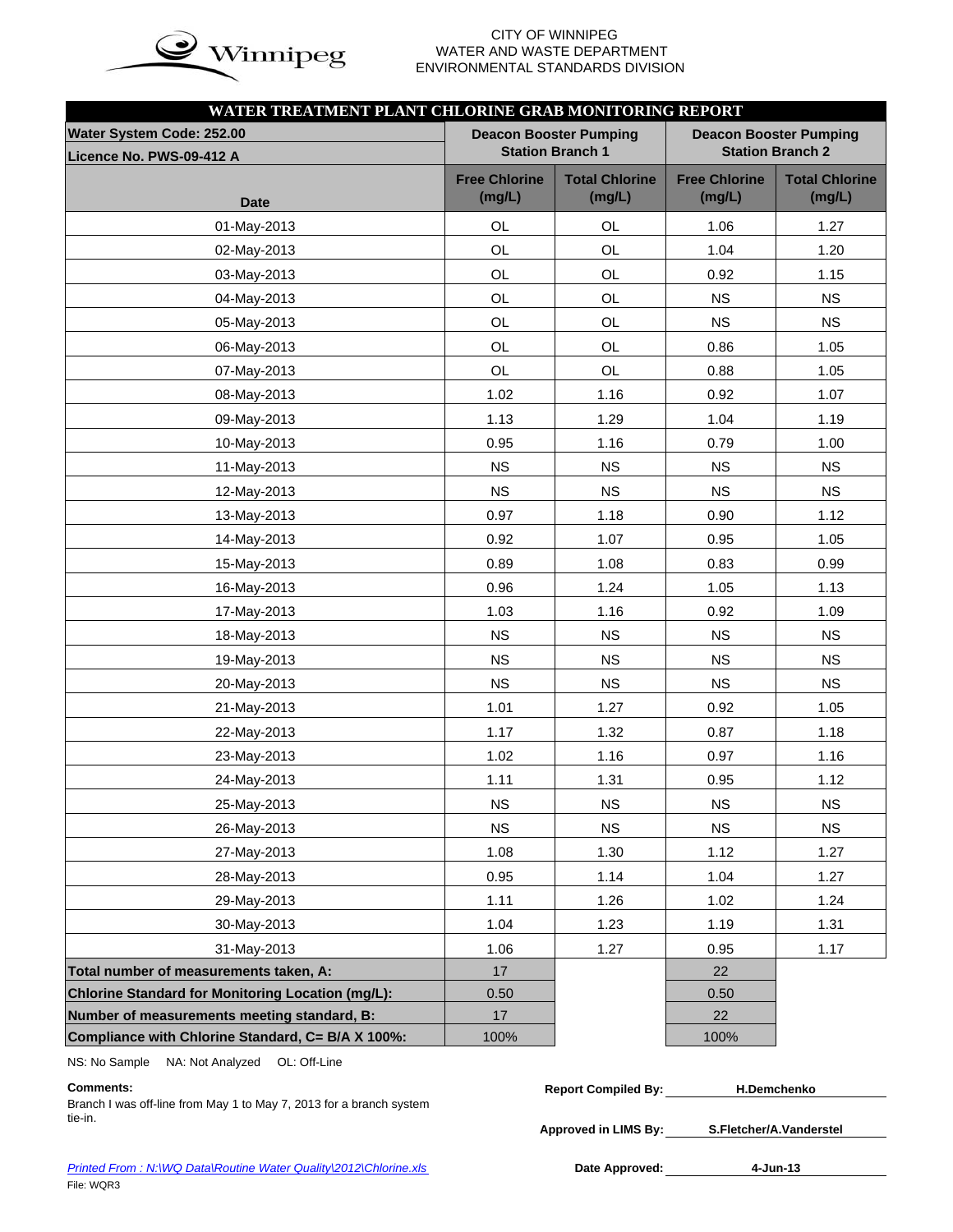

# **City of Winnipeg**

Water and Waste Department

Water Services Division

## WATER TREATMENT PLANT FREE CHLORINE ON-LINE MONITORING REPORT Deacon Booster Pumping Station

| Water System Code:     |  |
|------------------------|--|
| Licence Number:        |  |
| <b>Report Created:</b> |  |

Water System Code: **252.00 PWS-09-412 A**

04 June 2013

Report Period: May 2013

|                                             |            | <b>BRANCH1</b> | [mg/L]    | <b>BRANCH2</b><br>[mg/L] |         |
|---------------------------------------------|------------|----------------|-----------|--------------------------|---------|
|                                             | Date       | Average        | Minimum   | Average                  | Minimum |
|                                             | 1/05/2013  | OL             | OL        | 1.02                     | 0.96    |
|                                             | 2/05/2013  | OL             | OL        | 1.03                     | 0.98    |
|                                             | 3/05/2013  | OL             | OL        | 0.99                     | 0.92    |
|                                             | 4/05/2013  | <b>OL</b>      | <b>OL</b> | 0.91                     | 0.87    |
|                                             | 5/05/2013  | OL             | OL        | 0.88                     | 0.85    |
|                                             | 6/05/2013  | OL             | <b>OL</b> | 0.87                     | 0.83    |
|                                             | 7/05/2013  | OL             | OL        | 0.87                     | 0.84    |
|                                             | 8/05/2013  | 0.95           | 0.88      | 0.88                     | 0.78    |
|                                             | 9/05/2013  | 1.13           | 1.06      | 0.92                     | 0.84    |
|                                             | 10/05/2013 | 0.99           | 0.90      | 0.84                     | 0.79    |
|                                             | 11/05/2013 | 0.94           | 0.90      | 0.88                     | 0.86    |
|                                             | 12/05/2013 | 0.92           | 0.88      | 0.87                     | 0.83    |
|                                             | 13/05/2013 | 0.89           | 0.83      | 0.90                     | 0.82    |
|                                             | 14/05/2013 | 0.92           | 0.88      | 0.91                     | 0.85    |
|                                             | 15/05/2013 | 0.96           | 0.85      | 0.98                     | 0.83    |
|                                             | 16/05/2013 | 1.05           | 0.92      | 1.02                     | 0.94    |
|                                             | 17/05/2013 | 1.02           | 0.97      | 1.01                     | 0.92    |
|                                             | 18/05/2013 | 1.00           | 0.91      | 1.05                     | 0.94    |
|                                             | 19/05/2013 | 0.99           | 0.91      | 0.90                     | 0.76    |
|                                             | 20/05/2013 | 1.02           | 0.90      | 0.86                     | 0.76    |
|                                             | 21/05/2013 | 1.06           | 1.01      | 0.94                     | 0.90    |
|                                             | 22/05/2013 | 1.03           | 0.97      | 0.96                     | 0.92    |
|                                             | 23/05/2013 | 0.92           | 0.78      | 0.97                     | 0.79    |
|                                             | 24/05/2013 | 1.03           | 0.85      | 1.02                     | 0.90    |
|                                             | 25/05/2013 | 0.99           | 0.86      | 0.94                     | 0.82    |
|                                             | 26/05/2013 | 1.06           | 0.99      | 1.01                     | 0.96    |
|                                             | 27/05/2013 | 1.01           | 0.82      | 1.07                     | 0.94    |
|                                             | 28/05/2013 | 1.04           | 0.75      | 1.10                     | 0.94    |
|                                             | 29/05/2013 | 0.98           | 0.93      | 1.05                     | 0.96    |
|                                             | 30/05/2013 | 0.98           | 0.86      | 1.04                     | 0.91    |
|                                             | 31/05/2013 | 1.07           | 0.98      | 1.09                     | 0.91    |
| Total Number of Measurements, A:            |            |                | 21597     |                          | 21598   |
| Minimum Free Chlorine Standard:             |            |                | 0.50      |                          | 0.50    |
| Number of Measurements Meeting Standard, B: |            |                | 21597     |                          | 21598   |
| COMPLIANCE, $C = B/A \times 100\%$ :        |            |                | 100       |                          | 100     |

OL: Off Line at Deacon Booster Station

File Path: N:\Water Treatment Branch\Administration\Reports\Regulatory Submissions\Chlorine\2013\05-May

Submitted By (Print): D.Minor

Signature: Original signed by D.Minor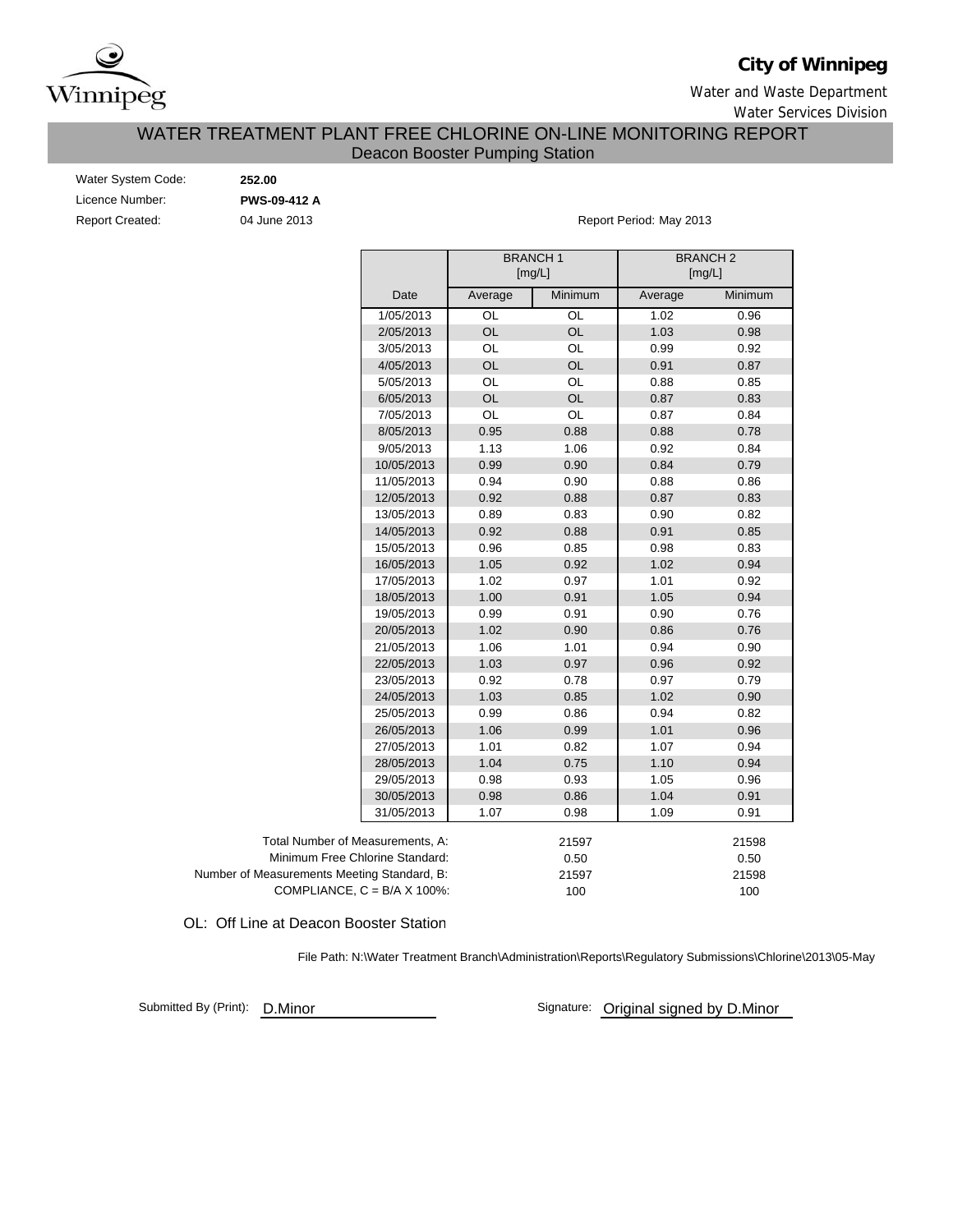

### CITY OF WINNIPEG WATER AND WASTE DEPARTMENT ENVIRONMENTAL STANDARDS DIVISION

### **WATER TREATMENT PLANT TURBIDITY GRAB MONITORING REPORT**

| Water System Code: 252.00                                |                  |           |                     |                     | <b>Turbidity (NTU)</b> |           |                     |                     |           |
|----------------------------------------------------------|------------------|-----------|---------------------|---------------------|------------------------|-----------|---------------------|---------------------|-----------|
| Licence No. PWS-09-412 A                                 |                  |           |                     |                     |                        |           |                     |                     |           |
| <b>Date</b>                                              | <b>Raw Water</b> | Filter 1  | Filter <sub>2</sub> | Filter <sub>3</sub> | Filter 4               | Filter 5  | Filter <sub>6</sub> | Filter <sub>7</sub> | Filter 8  |
| 01-May-2013                                              | 0.40             | 0.07      | 0.08                | 0.07                | 0.07                   | 0.07      | 0.07                | 0.05                | 0.07      |
| 02-May-2013                                              | 0.40             | 0.09      | 0.10                | 0.06                | 0.08                   | 0.14      | 0.07                | 0.09                | 0.05      |
| 03-May-2013                                              | 0.36             | 0.06      | 0.08                | 0.06                | 0.06                   | 0.06      | 0.07                | 0.07                | 0.05      |
| 04-May-2013                                              | <b>NS</b>        | <b>NS</b> | <b>NS</b>           | <b>NS</b>           | <b>NS</b>              | <b>NS</b> | <b>NS</b>           | <b>NS</b>           | <b>NS</b> |
| 05-May-2013                                              | <b>NS</b>        | <b>NS</b> | <b>NS</b>           | <b>NS</b>           | <b>NS</b>              | <b>NS</b> | <b>NS</b>           | <b>NS</b>           | <b>NS</b> |
| 06-May-2013                                              | 0.39             | 0.10      | 0.10                | 0.08                | 0.07                   | 0.13      | 0.16                | 0.06                | 0.06      |
| 07-May-2013                                              | 0.44             | 0.07      | 0.07                | 0.11                | 0.05                   | 0.08      | 0.07                | 0.10                | 0.09      |
| 08-May-2013                                              | 0.55             | 0.08      | 0.05                | 0.11                | 0.09                   | 0.05      | 0.10                | 0.12                | 0.06      |
| 09-May-2013                                              | 0.45             | 0.12      | 0.08                | 0.06                | 0.09                   | 0.07      | 0.07                | 0.11                | < 0.05    |
| 10-May-2013                                              | 0.42             | 0.10      | 0.12                | 0.09                | 0.10                   | 0.15      | 0.10                | 0.07                | 0.08      |
| 11-May-2013                                              | <b>NS</b>        | <b>NS</b> | <b>NS</b>           | <b>NS</b>           | <b>NS</b>              | <b>NS</b> | <b>NS</b>           | <b>NS</b>           | <b>NS</b> |
| 12-May-2013                                              | <b>NS</b>        | <b>NS</b> | OL                  | <b>NS</b>           | <b>NS</b>              | <b>NS</b> | <b>NS</b>           | <b>NS</b>           | <b>NS</b> |
| 13-May-2013                                              | 0.52             | 0.08      | OL                  | 0.06                | 0.09                   | 0.11      | 0.09                | 0.06                | 0.11      |
| 14-May-2013                                              | 0.46             | 0.08      | OL                  | 0.08                | 0.06                   | 0.06      | 0.09                | 0.05                | 0.14      |
| 15-May-2013                                              | 0.59             | 0.07      | OL                  | 0.09                | 0.08                   | 0.07      | 0.07                | 0.05                | 0.10      |
| 16-May-2013                                              | 0.59             | 0.10      | OL                  | 0.07                | 0.07                   | 0.06      | 0.18                | 0.08                | 0.05      |
| 17-May-2013                                              | 0.74             | 0.11      | OL                  | 0.16                | 0.10                   | 0.08      | 0.10                | 0.06                | 0.12      |
| 18-May-2013                                              | <b>NS</b>        | <b>NS</b> | OL                  | <b>NS</b>           | <b>NS</b>              | <b>NS</b> | <b>NS</b>           | <b>NS</b>           | <b>NS</b> |
| 19-May-2013                                              | <b>NS</b>        | <b>NS</b> | OL                  | <b>NS</b>           | <b>NS</b>              | <b>NS</b> | <b>NS</b>           | <b>NS</b>           | <b>NS</b> |
| 20-May-2013                                              | 0.57             | 0.23      | OL                  | 0.11                | 0.14                   | 0.20      | 0.12                | 0.13                | 0.11      |
| 21-May-2013                                              | 0.78             | 0.16      | OL                  | 0.15                | 0.18                   | 0.17      | 0.11                | 0.09                | 0.09      |
| 22-May-2013                                              | 0.69             | 0.11      | OL                  | 0.09                | 0.10                   | 0.11      | 0.07                | 0.10                | 0.08      |
| 23-May-2013                                              | 0.89             | 0.09      | OL                  | 0.10                | 0.07                   | 0.06      | 0.08                | 0.06                | 0.06      |
| 24-May-2013                                              | 0.79             | 0.06      | 0.09                | 0.07                | 0.08                   | 0.10      | 0.16                | 0.06                | OL        |
| 25-May-2013                                              | <b>NS</b>        | <b>NS</b> | <b>NS</b>           | <b>NS</b>           | <b>NS</b>              | <b>NS</b> | <b>NS</b>           | <b>NS</b>           | <b>NS</b> |
| 26-May-2013                                              | <b>NS</b>        | <b>NS</b> | <b>NS</b>           | <b>NS</b>           | <b>NS</b>              | <b>NS</b> | <b>NS</b>           | <b>NS</b>           | <b>NS</b> |
| 27-May-2013                                              | 0.89             | 0.10      | 0.11                | 0.11                | 0.10                   | 0.08      | 0.07                | 0.10                | 0.07      |
| 28-May-2013                                              | 0.78             | 0.14      | 0.08                | 0.12                | 0.07                   | 0.10      | 0.08                | 0.06                | 0.07      |
| 29-May-2013                                              | 1.05             | 0.05      | 0.05                | 0.07                | 0.17                   | 0.08      | 0.06                | 0.07                | 0.05      |
| 30-May-2013                                              | 0.96             | 0.07      | 0.10                | 0.10                | 0.08                   | 0.11      | 0.09                | 0.09                | 0.09      |
| 31-May-2013                                              | 1.21             | 0.09      | 0.06                | 0.06                | 0.07                   | 0.07      | 0.09                | 0.10                | 0.11      |
| Total number of measurements taken, A:                   |                  | 23        | 14                  | 23                  | 23                     | 23        | 23                  | 23                  | 21        |
| <b>Turbidity Standard for Monitoring Location (NTU):</b> |                  | 0.30      | 0.30                | 0.30                | 0.30                   | 0.30      | 0.30                | 0.30                | 0.30      |
| Number of measurements meeting standard, B:              |                  | 23        | 14                  | 23                  | 23                     | 23        | 23                  | 23                  | 21        |
| Compliance with Turbidity Standard, C= B/A X 100%:       |                  | 100%      | 100%                | 100%                | 100%                   | 100%      | 100%                | 100%                | 100%      |

NS: No Sample NA: Not Analyzed OL: Off-Line

Filter 2 was off-line from May 12 to May 23, 2013 for maintenance.

**Approved in LIMS By: S.Fletcher/A.Vanderstel**

Date Approved: 4-Jun-13

**Comments: Report Compiled By: H.Demchenko**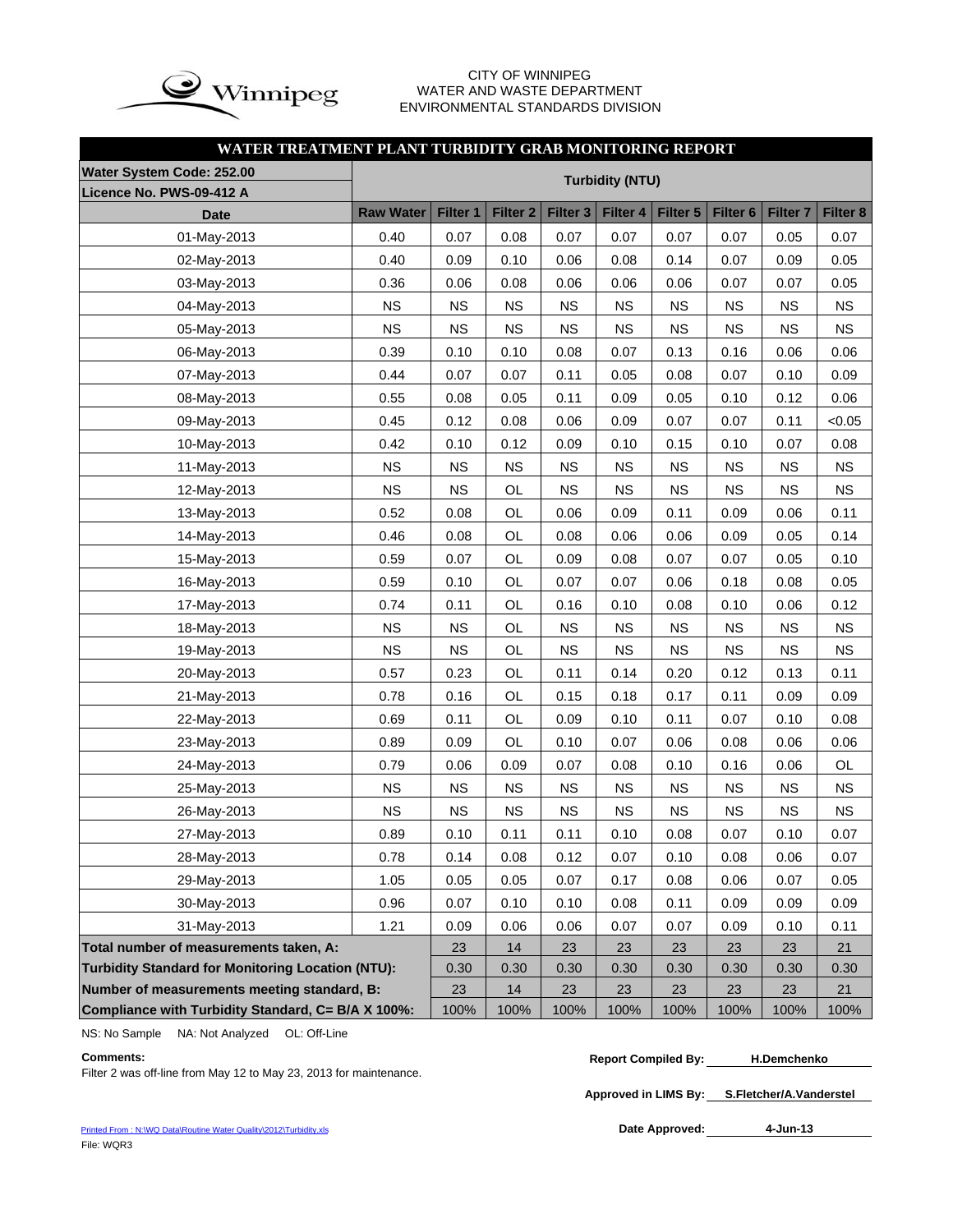

### **CITY OF WINNIPEG**

### WATER AND WASTE DEPARTMENTWATER SERVICES DIVISION

### WATER TREATMENT PLANT TURBIDITY ON-LINE MONITORING REPORT

|                                                     |                                                   | May 2013 Turbidity (NTU) |      |           |           |           |      |             |      |           |      |           |             |           |      |           |      |           |
|-----------------------------------------------------|---------------------------------------------------|--------------------------|------|-----------|-----------|-----------|------|-------------|------|-----------|------|-----------|-------------|-----------|------|-----------|------|-----------|
|                                                     |                                                   | Raw                      |      | Filter #1 |           | Filter #2 |      | Filter #3   |      | Filter #4 |      | Filter #5 |             | Filter #6 |      | Filter #7 |      | Filter #8 |
|                                                     | Date                                              | Avg                      | Avg  | Max       | Avg       | Max       |      | Avg Max     | Avg  | Max       | Avg  | Max       | Avg         | Max       | Avg  | Max       | Avg  | Max       |
|                                                     | 1/05/2013                                         | 0.42                     | 0.01 | 0.02      | 0.01      | 0.04      | 0.04 | 0.06        | 0.03 | 0.04      | 0.05 | 0.09      | 0.02        | 0.04      | 0.06 | 0.07      | 0.01 | 0.01      |
|                                                     | 2/05/2013                                         | 0.45                     | 0.01 | 0.03      | 0.01      | 0.02      | 0.03 | 0.04        | 0.03 | 0.05      | 0.06 | 0.08      | 0.01        | 0.03      | 0.05 | 0.08      | 0.01 | 0.04      |
|                                                     | 3/05/2013                                         | 0.45                     | 0.01 | 0.01      | 0.01      | 0.03      | 0.04 | 0.07        | 0.03 | 0.04      | 0.05 | 0.10      | 0.01        | 0.04      | 0.05 | 0.06      | 0.01 | 0.01      |
|                                                     | 4/05/2013                                         | 0.45                     | 0.01 | 0.03      | 0.01      | 0.02      | 0.02 | 0.05        | 0.02 | 0.05      | 0.06 | 0.07      | 0.01        | 0.02      | 0.06 | 0.08      | 0.01 | 0.03      |
|                                                     | 5/05/2013                                         | 0.46                     | 0.01 | 0.02      | 0.01      | 0.04      |      | $0.04$ 0.07 | 0.02 | 0.03      | 0.04 | 0.08      | $0.02$ 0.04 |           | 0.04 | 0.07      | 0.01 | 0.02      |
|                                                     | 6/05/2013                                         | 0.47                     | 0.01 | 0.02      | 0.01      | 0.02      | 0.02 | 0.07        | 0.03 | 0.05      | 0.06 | 0.07      | 0.01        | 0.04      | 0.06 | 0.08      | 0.01 | 0.03      |
|                                                     | 7/05/2013                                         | 0.50                     | 0.01 | 0.02      | 0.02      | 0.04      | 0.04 | 0.05        | 0.01 | 0.04      | 0.06 | 0.09      | 0.02        | 0.03      | 0.03 | 0.08      | 0.01 | 0.03      |
|                                                     | 8/05/2013                                         | 0.59                     | 0.01 | 0.01      | 0.01      | 0.04      | 0.03 | 0.06        | 0.03 | 0.04      | 0.04 | 0.07      | 0.01        | 0.04      | 0.05 | 0.06      | 0.01 | 0.02      |
|                                                     | 9/05/2013                                         | 0.57                     | 0.01 | 0.02      | 0.02      | 0.03      | 0.02 | 0.05        | 0.02 | 0.06      | 0.07 | 0.09      | 0.01        | 0.03      | 0.04 | 0.08      | 0.01 | 0.05      |
|                                                     | 10/05/2013                                        | 0.53                     | 0.01 | 0.06      | 0.02      | 0.07      | 0.06 | 0.11        | 0.03 | 0.05      | 0.05 | 0.12      | 0.04        | 0.08      | 0.04 | 0.12      | 0.02 | 0.04      |
|                                                     | 11/05/2013                                        | 0.57                     | 0.01 | 0.01      | 0.01      | 0.02      | 0.03 | 0.07        | 0.03 | 0.06      | 0.05 | 0.10      | 0.01        | 0.07      | 0.06 | 0.08      | 0.01 | 0.07      |
|                                                     | 12/05/2013                                        | 0.54                     | 0.01 | 0.03      | <b>OL</b> | OL        | 0.03 | 0.07        | 0.02 | 0.05      | 0.06 | 0.12      | 0.02        | 0.03      | 0.05 | 0.09      | 0.01 | 0.03      |
|                                                     | 13/05/2013                                        | 0.40                     | 0.01 | 0.02      | OL        | OL        | 0.04 | 0.07        | 0.02 | 0.05      | 0.07 | 0.09      | 0.02        | 0.05      | 0.05 | 0.08      | 0.01 | 0.02      |
|                                                     | 14/05/2013                                        | 0.43                     | 0.01 | 0.02      | <b>OL</b> | OL        | 0.04 | 0.07        | 0.03 | 0.04      | 0.06 | 0.09      | 0.02        | 0.06      | 0.05 | 0.06      | 0.01 | 0.03      |
|                                                     | 15/05/2013                                        | 0.30                     | 0.01 | 0.01      | OL        | OL        | 0.04 | 0.07        | 0.02 | 0.04      | 0.07 | 0.08      | 0.01        | 0.03      | 0.05 | 0.07      | 0.01 | 0.03      |
|                                                     | 16/05/2013                                        | 0.20                     | 0.01 | 0.02      | <b>OL</b> | OL        | 0.04 | 0.05        | 0.02 | 0.05      | 0.07 | 0.09      | 0.02        | 0.03      | 0.04 | 0.08      | 0.01 | 0.03      |
|                                                     | 17/05/2013                                        | 0.41                     | 0.01 | 0.05      | <b>OL</b> | OL        | 0.05 | 0.07        | 0.03 | 0.04      | 0.07 | 0.11      | 0.02        | 0.04      | 0.04 | 0.10      | 0.01 | 0.02      |
|                                                     | 18/05/2013                                        | 0.60                     | 0.01 | 0.03      | <b>OL</b> | OL        | 0.05 | 0.11        | 0.04 | 0.07      | 0.07 | 0.13      | 0.02        | 0.07      | 0.06 | 0.08      | 0.02 | 0.06      |
|                                                     | 19/05/2013                                        | 0.65                     | 0.02 | 0.06      | <b>OL</b> | OL        | 0.05 | 0.14        | 0.03 | 0.08      | 0.09 | 0.11      | 0.03        | 0.04      | 0.06 | 0.11      | 0.02 | 0.06      |
|                                                     | 20/05/2013                                        | 0.82                     | 0.02 | 0.08      | <b>OL</b> | OL        | 0.07 | 0.12        | 0.03 | 0.05      | 0.07 | 0.14      | 0.03        | 0.10      | 0.05 | 0.12      | 0.02 | 0.03      |
|                                                     | 21/05/2013                                        | 0.90                     | 0.02 | 0.03      | OL        | OL        | 0.06 | 0.16        | 0.04 | 0.11      | 0.07 | 0.15      | 0.03        | 0.09      | 0.06 | 0.09      | 0.02 | 0.07      |
|                                                     | 22/05/2013                                        | 0.93                     | 0.02 | 0.05      | <b>OL</b> | OL        | 0.05 | 0.12        | 0.04 | 0.10      | 0.09 | 0.12      | 0.03        | 0.04      | 0.06 | 0.12      | 0.02 | 0.07      |
|                                                     | 23/05/2013                                        | 0.94                     | 0.00 | 0.03      | OL        | OL        | 0.04 | 0.23        | 0.02 | 0.14      | 0.04 | 0.20      | 0.02        | 0.11      | 0.03 | 0.11      | 0.01 | 0.04      |
|                                                     | 24/05/2013                                        | 0.96                     | 0.01 | 0.03      | 0.04      | 0.10      | 0.04 | 0.10        | 0.02 | 0.09      | 0.07 | 0.09      | 0.01        | 0.03      | 0.05 | 0.09      | 0.01 | 0.08      |
|                                                     | 25/05/2013                                        | 1.01                     | 0.01 | 0.07      | 0.04      | 0.18      | 0.06 | 0.07        | 0.02 | 0.04      | 0.09 | 0.17      | 0.03        | 0.10      | 0.04 | 0.12      | 0.01 | 0.03      |
|                                                     | 26/05/2013                                        | 1.08                     | 0.01 | 0.09      | 0.06      | 0.07      | 0.05 | 0.18        | 0.04 | 0.13      | 0.06 | 0.18      | 0.02        | 0.18      | 0.05 | 0.07      | 0.02 | 0.11      |
|                                                     | 27/05/2013                                        | 1.16                     | 0.02 | 0.04      | 0.04      | 0.16      | 0.04 | 0.23        | 0.03 | 0.16      | 0.09 | 0.11      | 0.03        | 0.04      | 0.07 | 0.15      | 0.02 | 0.11      |
|                                                     | 28/05/2013                                        | 1.14                     | 0.02 | 0.12      | 0.04      | 0.13      | 0.06 | 0.09        | 0.03 | 0.05      | 0.09 | 0.20      | 0.05        | 0.12      | 0.04 | 0.14      | 0.02 | 0.03      |
|                                                     | 29/05/2013                                        | 1.29                     | 0.02 | 0.06      | 0.03      | 0.04      | 0.04 | 0.25        | 0.04 | 0.16      | 0.05 | 0.15      | 0.03        | 0.15      | 0.03 | 0.08      | 0.02 | 0.11      |
|                                                     | 30/05/2013                                        | 1.29                     | 0.05 | 0.11      | 0.03      | 0.08      | 0.05 | 0.10        | 0.03 | 0.06      | 0.06 | 0.08      | 0.03        | 0.10      | 0.02 | 0.11      | 0.01 | 0.04      |
|                                                     | 31/05/2013                                        | 1.41                     | 0.04 | 0.07      | 0.03      | 0.05      | 0.05 | 0.07        | 0.02 | 0.04      | 0.07 | 0.08      | 0.04        | 0.05      | 0.02 | 0.05      | 0.01 | 0.03      |
|                                                     | Total Number of Measurements Taken, A:            |                          |      | 14549     |           | 8744      |      | 15172       |      | 11747     |      | 15565     |             | 15455     |      | 15707     |      | 15276     |
|                                                     | Turbidity Standard for Monitoring Location (NTU): |                          |      | 0.30      |           | 0.30      |      | 0.30        |      | 0.30      |      | 0.30      |             | 0.30      |      | 0.30      |      | 0.30      |
|                                                     | Number of Measurements Meeting Standard, B:       |                          |      | 14549     |           | 8744      |      | 15172       |      | 11747     |      | 15565     |             | 15455     |      | 15707     |      | 15276     |
| Compliance with Turbidity Standard, C = B/A X 100%: |                                                   |                          |      | 100%      |           | 100%      |      | 100%        |      | 100%      |      | 100%      |             | 100%      |      | 100%      |      | 100%      |

OL: Off Line

File Path: N:\Water Treatment Branch\Administration\Reports\Regulatory Submissions\Turbidity\2013\05-May

**Submitted By (Print): D.Minor** 

Signature: Original signed by D.Minor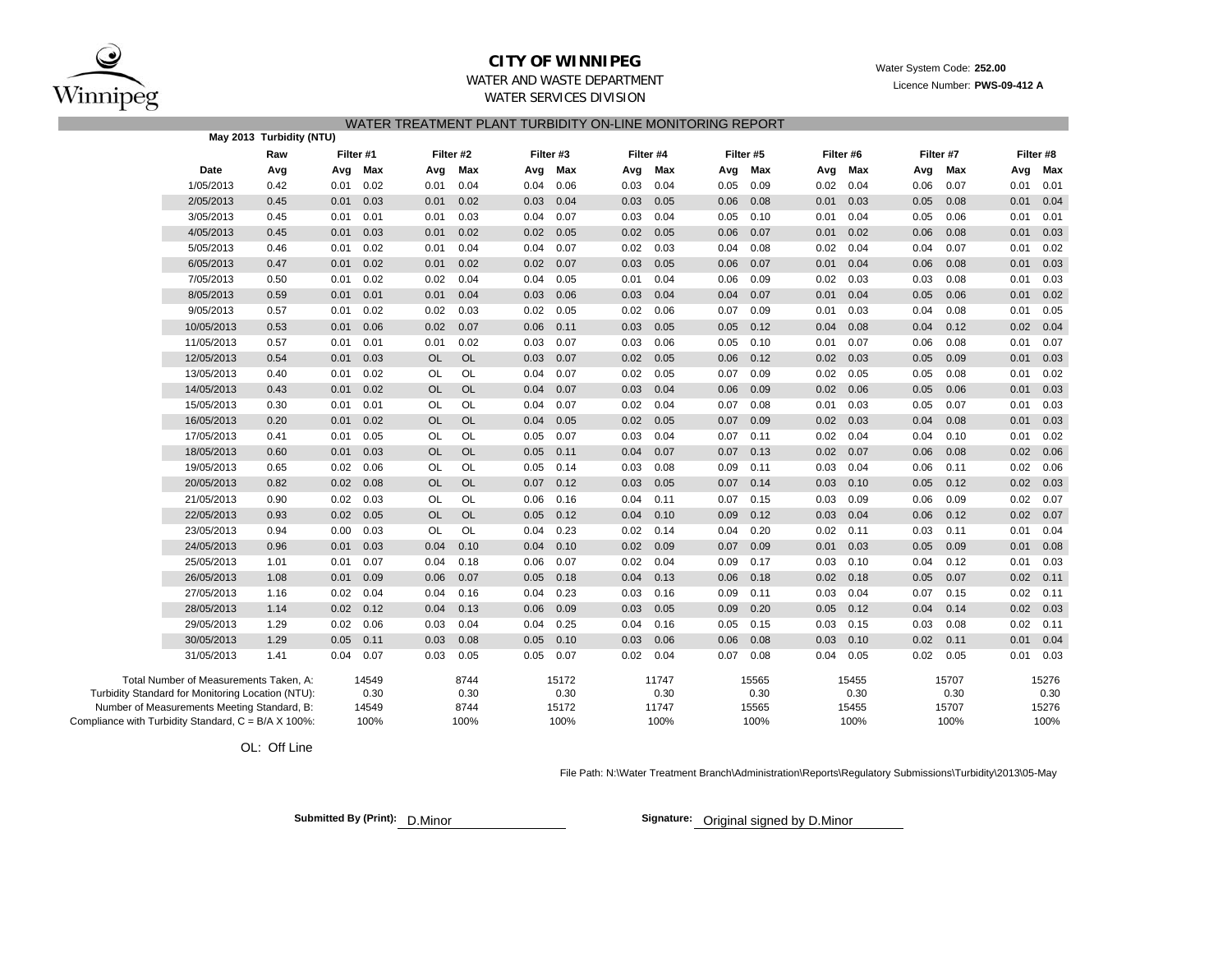

WATER AND WASTE DEPARTMENT Licence Number: **PWS-09-412 A**

WATER SERVICES DIVISION WATER TREATMENT PLANT UV REPORT

Report Period: **May 2013** Report Created: **Saturday, June 01, 2013**

|            | <b>Transmittance</b> |           | <b>UVR-D100A</b>  |              |         |                                | UVR-D200A         |        |        |                  | <b>UVR-D300A</b>  |        |       |                  | <b>UVR-D400A</b>  |              |         |                  | <b>UVR-D500A</b>  |        |               |                  | <b>UVR-D600A</b> |                      |       |           | Total             |         |         | % Volume          |
|------------|----------------------|-----------|-------------------|--------------|---------|--------------------------------|-------------------|--------|--------|------------------|-------------------|--------|-------|------------------|-------------------|--------------|---------|------------------|-------------------|--------|---------------|------------------|------------------|----------------------|-------|-----------|-------------------|---------|---------|-------------------|
| Date       |                      |           | Water Volume [ML] |              |         |                                | Water Volume [ML] |        |        |                  | Water Volume [ML] |        |       |                  | Water Volume [ML] |              |         |                  | Water Volume IML` |        |               |                  | Water Volume IML |                      |       |           | Water Volume [ML] |         |         | <b>Treated To</b> |
|            |                      | Untreated | Below             | To           | Total   | <b><i><u>Intreated</u></i></b> | Below             | To     | Total  | <b>Jntreated</b> | Below             | To     | Total | <b>Jntreated</b> | Below             | To           | Total   | <b>Jntreated</b> | Below             | To     | Total         | <b>Jntreated</b> | Below            | To                   | Total | Untreated | Below             | To      | Total   | Dose              |
| 1/05/201   | 96.21                | 0.00      | 0.00              | 0.00         | 0.00    | 0.00                           | 0.00              | 0.00   | 0.00   | 0.01             | 0.01              | 53.10  | 53.12 | 0.00             | 0.04              | 30.68        | 30.72   | 0.00             | 0.00              | 40.64  | 40.64         | 0.00             | 0.00             | 75.48                | 75.48 | 0.01      | 0.05              | 199.89  | 199.96  | 99.97             |
| 2/05/201   | 96.23                | 0.00      | 0.00              | 0.00         | 0.00    | 0.00                           | 0.00              | 0.00   | 0.00   | 0.00             | 0.00              | 45.72  | 45.72 | 0.00             | 0.00              | 49.73        | 49.73   | 0.00             | 0.00              | 55.78  | 55.7          | 0.00             | 0.00             | 47.52                | 47.52 | 0.00      | 0.00              | 198.75  | 198.75  | 100.00            |
| 3/05/201   | 96.24                | 0.00      | 0.00              | 0.00         | 0.00    | 0.00                           | 0.00              | 0.00   | 0.00   | 0.00             | 0.00              | 47.33  | 47.33 | 0.00             | 0.00              | 40.52        | 40.52   | 0.00             | 0.00              | 47.19  | 47.1          | 0.00             | 0.00             | 60.31                | 60.3  | 0.00      | 0.00              | 195.35  | 195.35  | 100.00            |
| 4/05/201   | 96.36                | 0.00      | 0.00              | 0.00         | 0.00    | 0.00                           | 0.00              | 0.00   | 0.00   | 0.00             | 0.00              | 4.79   | 4.79  | 0.00             | 0.00 <sub>1</sub> | 68.56        | 68.56   | 0.00             | 0.00              | 43.33  | 43.33         | 0.00             | 0.00             | 78.27                | 78.2  | 0.00      | 0.00              | 194.94  | 194.94  | 100.00            |
| 5/05/201   | 96.98                | 0.00      | 0.00              | 0.00         | 0.00    | 0.00                           | 0.00              | 0.00   | 0.00   | 0.00             | 0.00              | 64.99  | 64.99 | 0.00             | 0.00              | 0.00         | 0.00    | 0.00             | 0.00              | 44.69  | 44.6          | 0.00             | 0.06             | 84.53                | 84.5  | 0.00      | 0.06              | 194.21  | 194.27  | 99.97             |
| 6/05/201   | 97.20                | 0.00      | 0.00              | 0.00         | 0.00    | 0.00                           | 0.00              | 0.00   | 0.00   | 0.00             | 0.00              | 57.16  | 57.16 | 0.00             | 0.00 <sub>1</sub> | 24.12        | 24.12   | 0.00             | 0.00              | 58.63  | 58.6          | 0.00             | 0.00             | 52.62                | 52.6  | 0.00      | 0.00              | 192.53  | 192.53  | 100.00            |
| 7/05/201   | 97.20                | 0.00      | 0.00              | 0.00         | 0.00    | 0.00                           | 0.00              | 0.00   | 0.00   | 0.00             | 0.00              | 53.16  | 53.16 | 0.00             | 0.00              | 36.91        | 36.9    | 0.00             | 0.00              | 58.68  | 58.6          | 0.03             | 0.03             | 45.09                | 45.1  | 0.03      | 0.03              | 193.84  | 193.89  | 99.97             |
| 8/05/201   | 97.39                | 0.00      | 0.00              | 36.40        | 36.40   | 0.00                           | 0.00              | 0.00   | 0.00   | 0.00             | 0.00              | 57.15  | 57.15 | 0.00             | 0.00              | 0.00         | 0.00    | 0.00             | 0.00              | 50.87  | 50.8          | 0.00             | 0.00             | 61.35                | 61.3  | 0.00      | 0.00              | 205,77  | 205.77  | 100.00            |
| 9/05/201   | 96.16                | 0.00      | 0.00              | 79.77        | 79.77   | 0.00                           | 0.00              | 0.00   | 0.00   | 0.00             | 0.00              | 15.70  | 15.70 | 0.00             | 0.00              | 33.55        | 33.55   | 0.00             | 0.00              | 12.36  | 12.3          | 0.00             | 0.00             | 74.94                | 74.9  | 0.00      | 0.00              | 216.31  | 216.3'  | 100.00            |
| 10/05/201  | 96.80                | 0.00      | 0.00              | 82.16        | 82.16   | 0.00                           | 0.00              | 0.00   | 0.00   | 0.00             | 0.00              | 0.00   | 0.00  | 0.00             | 0.00 <sub>1</sub> | 53.02        | 53.02   | 0.00             | 0.00              | 0.00   | 0.0           | 0.00             | 0.00             | 82.82                | 82.82 | 0.00      | 0.00              | 218.00  | 218,00  | 100.00            |
| 11/05/201  | 95.78                | 0.00      | 0.00              | 82.90        | 82.90   | 0.00                           | 0.00              | 0.00   | 0.00   | 0.00             | 0.00              | 0.00   | 0.00  | 0.00             | 0.13              | 56.03        | 56.16   | 0.00             | 0.02              | 2.40   | 2.42          | 0.00             | 0.00             | 76.51                | 76.5  | 0.00      | 0.15              | 217.85  | 217.99  | 99.93             |
| 12/05/201: | 95.74                | 0.00      | 0.00              | 77.28        | 77.28   | 0.00                           | 0.00              | 0.00   | 0.00   | 0.00             | 0.00              | 0.00   | 0.00  | 0.00             | 0.00 <sub>1</sub> | 42.57        | 42.57   | 0.00             | 0.00              | 36.13  | 36.1          | 0.00             | 0.00             | 54.24                | 54.24 | 0.00      | 0.00              | 210.22  | 210.22  | 100.00            |
| 13/05/2013 | 95.70                | 0.00      | 0.00              | 73.16        | 73.16   | 0.00                           | 0.00              | 0.03   | 0.03   | 0.06             | 0.06              | 1.07   | 1.20  | 0.00             | 0.00              | 40.13        | 40.1    | 0.00             | 0.00              | 39.47  | 39.4          | 0.00             | 0.00             | 45.31                | 45.3  | 0.06      | 0.06              | 199.18  | 199.3'  | 99.94             |
| 14/05/201  | 95.60                | 0.00      | 0.13              | 77.30        | 77.43   | 0.00                           | 0.00              | 0.09   | 0.09   | 0.00             | 0.00              | 0.00   | 0.00  | 0.00             | 0.00              | 36.30        | 36.30   | 0.00             | 0.00              | 19.30  | 19.3          | 0.00             | 0.00             | 66.38                | 66.38 | 0.00      | 0.13              | 199.37  | 199.50  | 99.94             |
| 15/05/201  | 95.59                | 0.00      | 0.00              | 75.36        | 75.36   | 0.00                           | 0.00              | 0.00   | 0.00   | 0.00             | 0.00              | 0.00   | 0.00  | 0.00             | 0.00              | 49.32        | 49.32   | 0.14             | 0.19              | 31.76  | 32.0          | 0.00             | 0.00             | 43.38                | 43.3  | 0.14      | 0.19              | 199.82  | 200.1   | 99.83             |
| 16/05/201  | 95.68                | 0.11      | 0.15              | 78.48        | 78.74   | 0.00                           | 0.00              | 0.00   | 0.00   | 0.00             | 0.00              | 0.00   | 0.00  | 0.00             | 0.34              | 30.10        | 30.44   | 0.00             | 0.00              | 59.55  | 59.5          | 0.00             | 0.00             | 31.05                | 31.05 | 0.11      | 0.50              | 199.18  | 199.78  | 99.70             |
| 17/05/201  | 95.93                | 0.00      | 0.00              | 74.56        | 74.56   | 0.00                           | 0.00              | 0.00   | 0.00   | 0.00             | 0.00              | 0.00   | 0.0   | $0.0^{\circ}$    | 0.01              | 32.47        | 32.49   | 0.00             | 0.00              | 46.78  | 46.7          | 0.00             | 0.10             | 45.94                | 46.0  | 0.01      | 0.11              | 199.75  | 199.87  | 99.94             |
| 18/05/201  | 96.59                | 0.00      | 0.00              | 67.87        | 67.87   | 0.00                           | 0.00              | 0.00   | 0.00   | 0.00             | 0.00              | 12.53  | 12.5  | 0.00             | 0.00              | 41.71        | 41.7    | 0.00             | 0.00              | 46.79  | 46.7          | 0.00             | 0.00             | 30.84                | 30.8  | 0.00      | 0.00              | 199.74  | 199.74  | 100.00            |
| 19/05/201  | 96.71                | 0.00      | 0.00              | 72.65        | 72.65   | 0.00                           | 0.00              | 0.00   | 0.00   | 0.00             | 0.00              | 0.00   | 0.00  | 0.00             | 0.00              | 47.08        | 47.08   | 0.00             | 0.00              | 0.00   | 0.0           | 0.00             | 0.00             | 72.99                | 72.9  | 0.00      | 0.00              | 192.72  | 192.72  | 100.00            |
| 20/05/201  | 96.45                | 0.00      | 0.00              | 71.97        | 71.97   | 0.00                           | 0.00              | 0.00   | 0.00   | 0.00             | 0.00              | 0.00   | 0.00  | 0.00             | 0.00              | 46.77        | 46.7    | 0.00             | 0.00              | 0.00   | 0.0           | 0.00             | 0.05             | 71.21                | 71.26 | 0.00      | 0.05              | 189.95  | 190.00  | 99.97             |
| 21/05/201  | 95.99                | 0.00      | 0.00              | 72.60        | 72.60   | 0.00                           | 0.00              | 0.00   | 0.00   | 0.00             | 0.00              | 0.00   | 0.00  | 0.00             | 0.00              | 47.09        | 47.09   | 0.00             | 0.00              | 0.00   | 0.0           | 0.00             | 0.00             | 73.36                | 73.36 | 0.00      | 0.00              | 193.06  | 193.06  | 100.00            |
| 22/05/201  | 96.01                | 0.00      | 0.24              | 72.13        | 72.37   | 0.00                           | 0.00              | 0.00   | 0.00   | 0.00             | 0.00              | 0.00   | 0.00  | 0.00             | 0.00              | 58.26        | 58.26   | 0.00             | 0.00              | 0.00   | 0.0           | 0.00             | 0.05             | 71.55                | 71.6  | 0.00      | 0.29              | 201.94  | 202.23  | 99.86             |
| 23/05/201  | 95.48                | 0.00      | 0.00              | 48.15        | 48.15   | 0.00                           | 0.00              | 0.00   | 0.00   | 0.00             | 0.00              | 0.00   | 0.00  | 0.00             | 0.00              | 39.68        | 39.68   | 0.00             | 0.00              | 0.00   | 0.00          | 0.00             | 0.00             | 41.47                | 41.4  | 0.00      | 0.00              | 129.29  | 129.29  | 100.00            |
| 24/05/201  | 94.84                | 0.00      | 0.00              | 80.99        | 80.99   | 0.00                           | 0.00              | 0.00   | 0.00   | 0.00             | 0.03              | 12.62  | 12.65 | 0.00             | 0.00              | 41.29        | 41.29   | 0.00             | 0.00              | 0.00   | 0.00          | 0.00             | 0.00             | 82.86                | 82.86 | 0.00      | 0.03              | 217.76  | 217.79  | 99.99             |
| 25/05/201  | 96.03                | 0.00      | 0.00              | 77.88        | 77.88   | 0.00                           | 0.00              | 0.00   | 0.00   | 0.00             | 0.00              | 51.11  | 51.1  | 0.00             | 0.00              | 0.00         | 0.00    | 0.00             | 0.00              | 0.00   | 0.00          | 0.00             | 0.00             | 81.00                | 81.0  | 0.00      | 0.00              | 209.99  | 209.99  | 100.00            |
| 26/05/201  | 95.96                | 0.00      | 0.00              | 77.67        | 77.67   | 0.00                           | 0.00              | 0.00   | 0.00   | 0.00             | 0.00              | 51.16  | 51.16 | 0.00             | 0.00              | 0.00         | 0.00    | 0.00             | 0.00              | 0.00   | 0.0           | 0.00             | 0.00             | 81.17                | 81.1  | 0.00      | 0.00              | 210.00  | 210.00  | 100.00            |
| 27/05/201  | 95.94                | 0.00      | 0.00              | 50.46        | 50.46   | 0.00                           | 0.00              | 0.00   | 0.00   | 0.00             | 0.00              | 55.05  | 55.05 | 0.00             | 0.00              | 24.52        | 24.52   | 0.00             | 0.00              | 0.00   | 0.0           | 0.00             | 0.00             | 83.61                | 83.6  | 0.00      | 0.00              | 213.63  | 213.63  | 100.00            |
| 28/05/201  | 95.78                | 0.00      | 0.09              | 38.14        | 38.22   | 0.00                           | 0.00              | 11.85  | 11.85  | 0.00             | 0.00              | 49.18  | 49.18 | 0.10             | 1.22              | 29.91        | 31.23   | 0.00             | 0.00              | 0.00   | 0.0           | 0.00             | 0.00             | 79.57                | 79.5  | 0.10      | 1.31              | 208.65  | 210.0   | 99.33             |
| 29/05/201  | 94.74                | 0.00      | 0.00              | 44.92        | 44.92   | 0.00                           | 0.00              | 32.33  | 32.32  | 0.00             | 0.00              | 48.54  | 48.5  | 0.00             | 0.00              | 0.00         | 0.00    | 0.00             | 0.00              | 8.31   | $8.3^{\circ}$ | 0.00             | 0.00             | 75.43                | 75.4  | 0.00      | 0.00              | 209.54  | 209.54  | 100.00            |
| 30/05/201  | 94.71                | 0.00      | 0.82              | 11.27        | 12.09   | 0.00                           | 0.23              | 21.40  | 21.63  | 0.00             | 0.00              | 61.88  | 61.88 | 0.00             | 0.00              | 0.00         | 0.00    | 0.00             | 0.00              | 42.27  | 42.27         | 0.00             | 0.00             | 76.60                | 76.6  | 0.00      | 1.05              | 213.41  | 214.46  | 99.51             |
| 31/05/2013 | 94.79                | 0.00      | 0.00              | 0.00         | 0.00    | 0.00                           | 0.00              | 40.79  | 40.7   | 0.00             | 0.00              | 43.40  | 43.40 |                  | 0.30              | 25.03        | 25.36   | 0.00             | 0.42              | 38.    | 38.5          | 0.00             | 0.00             | 71.57                | 71.5  | 0.03      | 0.71              | 218.96  | 219.70  | 99.66             |
|            |                      | 0.11      |                   | 1.43 1524.05 | 1525.58 | 0.00                           | 0.23              | 106.49 | 106.71 | 0.07             | 0.10              | 785.64 | 785.8 | 0.14             |                   | 2.04 1025.35 | 1027.53 | 0.14             | 0.63              | 783.09 | 783.86        | 0.03             |                  | 0.29 2018.98 2019.29 |       | 0.48      | 4.71              | 6243.59 | 6248.79 |                   |

**Water Volume [%]:** Untreated: Below Dose To Dose

0.01 % 0.08 % 99.92 %

Submitted By (Print): <u>D.Minor</u> **Communication Signature: \_\_\_Original signed by D.Minor**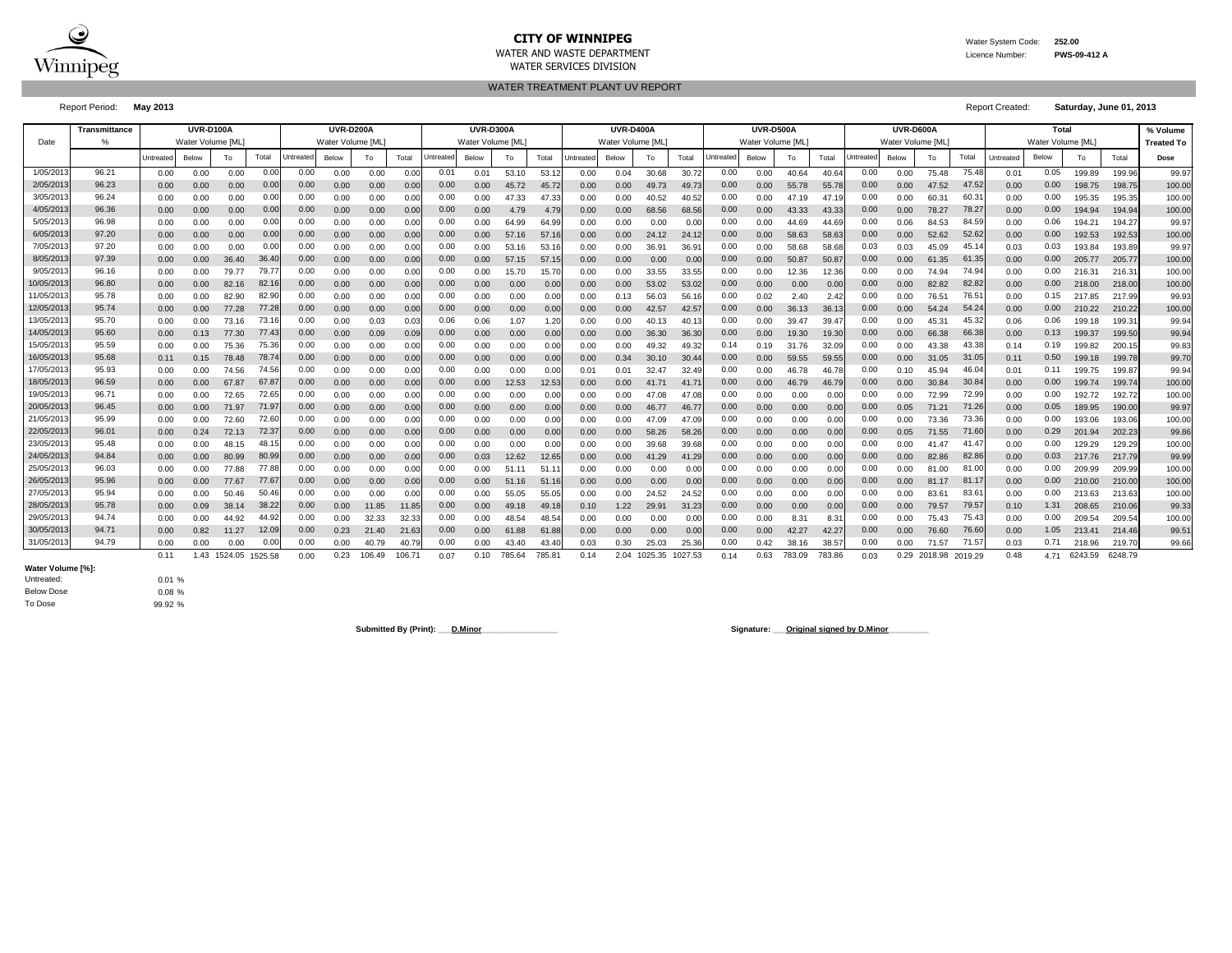

### **CITY OF WINNIPEG** WATER MATER WATER System Code: 252.00 WATER AND WASTE DEPARTMENT Licence Number: **PWS-09-412 A**

WATER SERVICES DIVISION

WATER TREATMENT PLANT UV REPORT

Report Period: **May 2013** Report Created: **Saturday, June 01, 2013**

Reactor: **UVR-100A**

|            |           | <b>UV Dose</b>     |           |                  | <b>Reactor Flow</b> |                |           |               |           | <b>Average UV Lamp Intensity</b> |                  |               |           |             |           |         |         |         |         | <b>UV Lamp Status</b> |         |         |         |       | % Volume Treated  |           | <b>Daily Totals</b> |         |       |
|------------|-----------|--------------------|-----------|------------------|---------------------|----------------|-----------|---------------|-----------|----------------------------------|------------------|---------------|-----------|-------------|-----------|---------|---------|---------|---------|-----------------------|---------|---------|---------|-------|-------------------|-----------|---------------------|---------|-------|
| Date       |           | mJ/cm <sup>2</sup> |           |                  | <b>MLD</b>          |                |           |               |           |                                  | W/m <sup>2</sup> |               |           |             |           |         |         |         |         | Hours                 |         |         |         |       | to Validate       |           | Water Volume [ML]   |         |       |
|            | Min.      | Max.               | Avg.      | Min.             | Max                 | Avg.           | $1 - 1$   | $1 - 2$       | $1 - 3$   | $2 - 1$                          | $2 - 2$          | $2 - 3$       | $3 - 1$   | $3-2$       | $3-3$     | $1 - 1$ | $1 - 2$ | $1 - 3$ | $2 - 1$ | $2 - 2$               | $2 - 3$ | $3 - 1$ | $3 - 2$ | $3-3$ | <b>Conditions</b> | Untreated | <b>Below Dose</b>   | To Dose | Total |
| 1/05/2013  | OL.       | <b>OL</b>          | O         | OL               | OL                  | O              | OL        | OL            | OL        | O                                | OL               | <b>OL</b>     | OL        | OL          | O         | 1325    | 1196    | 1598    | 737     | 3436                  | 3434    | 2554    | 1221    | 4044  | OL                | 0.00      | 0.00                | 0.00    | 0.00  |
| 2/05/2013  | OL        | <b>OL</b>          | $\Omega$  | OL               | OL                  | $\Omega$       | OL        | OL            | OL        | $\Omega$                         | OL               | $\Omega$      | OL        | OL          | $\Omega$  | 1325    | 1196    | 1598    | 737     | 3436                  | 3434    | 2554    | 1221    | 4044  | <b>OL</b>         | 0.00      | 0.00                | 0.00    | 0.00  |
| 3/05/2013  | OL        | OL                 | O         | OL               | OL                  | $\Omega$       | OL        | <b>OL</b>     | OL        | OL                               | OL               | <b>OL</b>     | OL        | OL          | $\Omega$  | 1325    | 1196    | 1598    | 737     | 3436                  | 3434    | 2554    | 122'    | 404   | OL                | 0.00      | 0.00                | 0.00    | 0.00  |
| 4/05/2013  | <b>OL</b> | <b>OL</b>          | O         | OL               | OL                  | O <sub>l</sub> | <b>OL</b> | <b>OL</b>     | <b>OL</b> | <b>OL</b>                        | <b>OL</b>        | OL            | OL        | <b>OL</b>   | $\Omega$  | 1325    | 1196    | 1598    | 737     | 3436                  | 3434    | 2554    | 1221    | 404   | <b>OL</b>         | 0.00      | 0.00                | 0.00    | 0.00  |
| 5/05/2013  | <b>OL</b> | OL                 | O         | OL               | OL                  | Ol             | OL        | OL            | OL        | OL                               | OL               | <b>OL</b>     | OL        | OL          | Ol        | 1325    | 1196    | 1598    | 737     | 3436                  | 3434    | 2554    | 122'    | 4044  | OL                | 0.00      | 0.00                | 0.00    | 0.00  |
| 6/05/2013  | <b>OL</b> | <b>OL</b>          | <b>OI</b> | <b>OL</b>        | <b>OL</b>           | <sup>Ol</sup>  | OL        | <b>OL</b>     | <b>OL</b> | <b>OL</b>                        | <b>OL</b>        | <b>OL</b>     | <b>OL</b> | <b>OL</b>   | <b>OL</b> | 1325    | 1196    | 1598    | 737     | 3436                  | 3434    | 2554    | 1221    | 4044  | <b>OL</b>         | 0.00      | 0.00                | 0.00    | 0.00  |
| 7/05/2013  | OL        | OL                 | O         | OL               | OL                  | O              | OL        | <sup>OL</sup> | OL        | OL                               | <sup>OL</sup>    | <b>OL</b>     | OL        | OL          | O         | 1325    | 1196    | 1598    | 737     | 3436                  | 3434    | 2554    | 1221    | 4044  | OL                | 0.00      | 0.00                | 0.00    | 0.00  |
| 8/05/2013  | 17.8      | 86.3               | 24.0      | 6.3              | 87.3                | 71.5           | 210.4     | 113.5         | 111.5     | 154.5                            | 114.0            | 112.8         | 175.3     | 71.5        | 92.2      | 1337    | 1208    | 1611    | 749     | 3448                  | 3446    | 2555    | 1222    | 4045  | 100.00            | 0.00      | 0.00                | 36.40   | 36.40 |
| 9/05/2013  | 19.5      | 24.9               | 23.9      | 71.2             | 91.1                | 79.            | 201.6     | 127.5         | 127.7     | 151.5                            | 127.5            | 127.6         | OL        | OL          | <b>Ol</b> | 1361    | 1232    | 1635    | 773     | 3472                  | 3470    | 2555    | 1222    | 4045  | 100.00            | 0.00      | 0.00                | 79.77   | 79.77 |
| 10/05/2013 | 19.4      | 24.8               | 23.9      | 77.4             | 84.7                | 82.            | 204.5     | 131.4         |           | 131.4 157.7                      | 131.4            | 131.4         | OL        | <b>OL</b>   | <b>Ol</b> | 1385    | 1256    | 1659    | 797     | 3496                  | 3494    | 2555    | 1222    | 4045  | 100.00            | 0.00      | 0.00                | 82.16   | 82.16 |
| 11/05/2013 | 19.3      | 25.2               | 23.9      | 74.7             | 85.9                | 82.9           | 189.8     | 132.5         | 132.6     | 147.1                            | 132.5            | 132.5         | OL        | OL          | Ol        | 1409    | 1280    | 1683    | 821     | 3520                  | 3518    | 2555    | 1222    | 4045  | 100.00            | 0.00      | 0.00                | 82.90   | 82.90 |
| 12/05/2013 | 19.5      | 24.8               | 23.9      | 73.2             | 82.0                | 77.3           | 182.5     | 123.7         | 123.7     | 142.3                            | 123.7            | 123.7         | <b>OL</b> | <b>OL</b>   | $\Omega$  | 1433    | 1304    | 1707    | 845     | 3544                  | 3542    | 2555    | 1222    | 4045  | 100.00            | 0.00      | 0.00                | 77.28   | 77.28 |
| 13/05/2013 | 19.3      | 26.4               | 23.9      | 54.5             | 80.8                | 73.            | 181.7     | 117.3         | 117.3     | 142.2                            | 117.3            | 117.3         | OL        | ΩI          | Ω         | 1457    | 1328    | 173'    | 869     | 3568                  | 3566    | 2555    | 1222    | 4045  | 100.00            | 0.00      | 0.00                | 73.16   | 73.16 |
| 14/05/2013 | 10.7      | 33.5               | 23.9      | 46.8             | 94.3                | 77.5           | 183.9     | 114.3         | 112.7     | 144.5                            | 114.1            | 113.0         | 180.8     | 88.9        | 89.0      | 1481    | 1352    | 1755    | 893     | 3592                  | 3590    | 2561    | 1227    | 405   | 99.83             | 0.00      | 0.13                | 77.30   | 77.43 |
| 15/05/2013 | 19.3      | 24.8               | 23.9      | 70.5             | 77.3                | 75.            | 184.4     | 120.7         | 120.7     | 145.2                            | 120.7            | 120.7         | OL        | OL          | O         | 1505    | 1376    | 1779    | 917     | 3616                  | 3614    | 2561    | 1227    | 405'  | 100.00            | 0.00      | 0.00                | 75.36   | 75.36 |
| 16/05/2013 | 0.0       | 61.3               | 24.0      | 0.0              | 105.0               | 79.            | 182.1     | 112.1         | 107.1     | 143.4                            | 111.6            | 107.8         | 190.6     | 85.8        | 85.       | 1529    | 1400    | 1803    | 941     | 3640                  | 3638    | 2570    | 1237    | 4060  | 99.67             | 0.11      | 0.15                | 78.48   | 78.74 |
| 17/05/2013 | 17.7      | 25.5               | -24.0     | 62.6             | 87.3                | 74.            | 184.1     | 102.4         | 99.6      | 134.9                            | 87.2             | 85.9          | 209.1     | 100.1       | 100.      | 1553    | 1424    | 1827    | 951     | 3650                  | 3648    | 2594    | 1261    | 4084  | 100.00            | 0.00      | 0.00                | 74.56   | 74.56 |
| 18/05/2013 | 19.4      | 25.0               | 24.0      | 57.3             | 77.4                | 67             | 201.1     | 109.2         | 108.9     | <b>OL</b>                        | <sup>OL</sup>    | OL            | 228.9     | 108.8       | 108.5     | 1577    | 1448    | 1851    | 951     | 3650                  | 3648    | 2618    | 1285    | 4108  | 100.00            | 0.00      | 0.00                | 67.87   | 67.87 |
| 19/05/2013 | 19.3      | 24.6               | 24.0      | 69.3             | 77.9                | 72.            | 208.8     | 116.5         | 116.5     | OL                               | OL               | OL            | 234.9     | 116.5       | 116.      | 1601    | 1472    | 1875    | 951     | 3650                  | 3648    | 2642    | 1309    | 4132  | 100.00            | 0.00      | 0.00                | 72.65   | 72.65 |
| 20/05/2013 | 19.7      | 24.7               | 24.0      | 69.3             | 73.9                | 71.9           | 219.0     | 115.3         | 115.4     | OL                               | <b>OL</b>        | OL            | 241.3     | 115.3 118.2 |           | 1625    | 1496    | 1899    | 951     | 3650                  | 3648    | 2666    | 1333    | 4156  | 100.00            | 0.00      | 0.00                | 71.97   | 71.97 |
| 21/05/2013 | 19.5      | 25.7               | 24.       | 69.3             | 74.9                | 72.            | 220.8     | 116.4         | 116.4     | <b>OL</b>                        | OL               |               | 240.4     | 116.3       | 122.      | 1649    | 1520    | 1923    | 951     | 3650                  | 3648    | 2690    | 1357    | 4180  | 100.00            | 0.00      | 0.00                | 72.60   | 72.60 |
| 22/05/2013 | 1.4       | 34.6               | 24.0      | 16.1             | 82.6                | 72.            | 222.8     | 116.0         | 115.9     | 12.0                             | 4.7              |               | 239.8     | 115.8       | 126.3     | 1673    | 1544    | 1947    | 951     | 3650                  | 3648    | 2714    | 1381    | 4204  | 99.67             | 0.00      | 0.24                | 72.13   | 72.37 |
| 23/05/2013 | 0.0       | 62.3               | 24.       | 0.0              | 87.5                | 69.            | 218.9     | 115.7         | 111.3     | OL                               | OL               |               | 233.1     | 111.8       | 129.9     | 1690    | 1561    | 1963    | 95'     | 3650                  | 3648    | 2731    | 1397    | 4221  | 100.00            | 0.00      | 0.00                | 48.15   | 48.15 |
| 24/05/2013 | 0.0       | 59.3               | 24.0      | 0.0 <sub>1</sub> | 86.1                | 81.6           | 212.3     | 130.7         | 130.4     | OL                               | <b>OL</b>        | OL            | 222.5     | 130.4       | 130.9     | 1714    | 1585    | 1987    | 951     | 3650                  | 3648    | 2755    | 1421    | 4245  | 100.00            | 0.00      | 0.00                | 80.99   | 80.99 |
| 25/05/2013 | 19.6      | 24.8               | 24.0      | 74.2             | 80.1                | 77.9           | 241.2     | 124.6         | 124.7     | OL                               | OL               |               | 247.8     | 124.6       | 141.      | 1738    | 1609    | 201     | 951     | 3650                  | 3648    | 2779    | 1445    | 4269  | 100.00            | 0.00      | 0.00                | 77.88   | 77.88 |
| 26/05/2013 | 19.7      | 24.8               | 24.0      | 73.8             | 80.3                | 77.7           | 239.0     | 124.3         | 124.4     | OL                               | <b>OL</b>        | OL            | 241.6     | 124.3 144.  |           | 1762    | 1633    | 2035    | 951     | 3650                  | 3648    | 2803    | 1469    | 4293  | 100.00            | 0.00      | 0.00                | 77.67   | 77.67 |
| 27/05/2013 | 0.0       | 34.7               | 24.0      | 0.0              | 81.3                | 78.C           | 239.5     | 124.9         | 124.8     | OL                               | OL               | <sub>OL</sub> | 241.6     | 124.8       | 148.      | 1778    | 1648    | 2051    | 951     | 3650                  | 3648    | 2818    | 1485    | 4308  | 100.00            | 0.00      | 0.00                | 50.46   | 50.46 |
| 28/05/2013 | 0.0       | 65.4               | 24.2      | 0.0              | 96.8                | 73.            | 236.4     | 121.7         | 115.1     | 134.9                            | 114.3            | 114.7         | 226.5     | 104.6       | 124.      | 1790    | 1661    | 2063    | 960     | 3658                  | 3657    | 2824    | 1491    | 431   | 99.77             | 0.00      | 0.09                | 38.14   | 38.22 |
| 29/05/2013 | 0.0       | 41.3               | 24.       | 0.0              | 79.8                | 54.6           | 121.0     | 66.0          | 56.1      | 84.6                             | 63.3             | 58.1          | 161.5     | 67.3        | 67.       | 1810    | 1680    | 2083    | 979     | 3678                  | 3676    | 2844    | 1510    | 4334  | 100.00            | 0.00      | 0.00                | 44.92   | 44.92 |
| 30/05/2013 | 0.0       | 44.7               | 22.2      | 0.0              | 102.3               | 58.            | 99.7      | 61.9          | 45.4      | 85.4                             | 79.9             | 77.0          | 143.6     | 79.8        | 79.8      | 1812    | 1683    | 2085    | 984     | 3683                  | 3681    | 2849    | 1515    | 4339  | 93.19             | 0.00      | 0.82                | 11.27   | 12.09 |
| 31/05/2013 | <b>OL</b> | OL                 | $\Omega$  | OL               | OL                  | $\Omega$       | OL        | OL            | OL        | <b>OL</b>                        | OL               | OL            | 0L        | OL          | Ol        | 1812    | 1683    | 2085    | 984     | 3683                  | 3681    | 2849    | 1515    | 4339  | OL                | 0.00      | 0.00                | 0.00    | 0.00  |

#### **Water Volume [%]:**

0.01 % 0.09 % 99.90 % Untreated: Below Dose To Dose

2. OL - Off Line

Notes: 1. UV Comparative Dose: 18.1 mj/cm<sup>2</sup> https://www.chargent.com/chargent Descriptions/Reports/Regulatory Submissions\UV\2013\05-May

Total [ML]: 0.11 1.43 1524.05 1525.58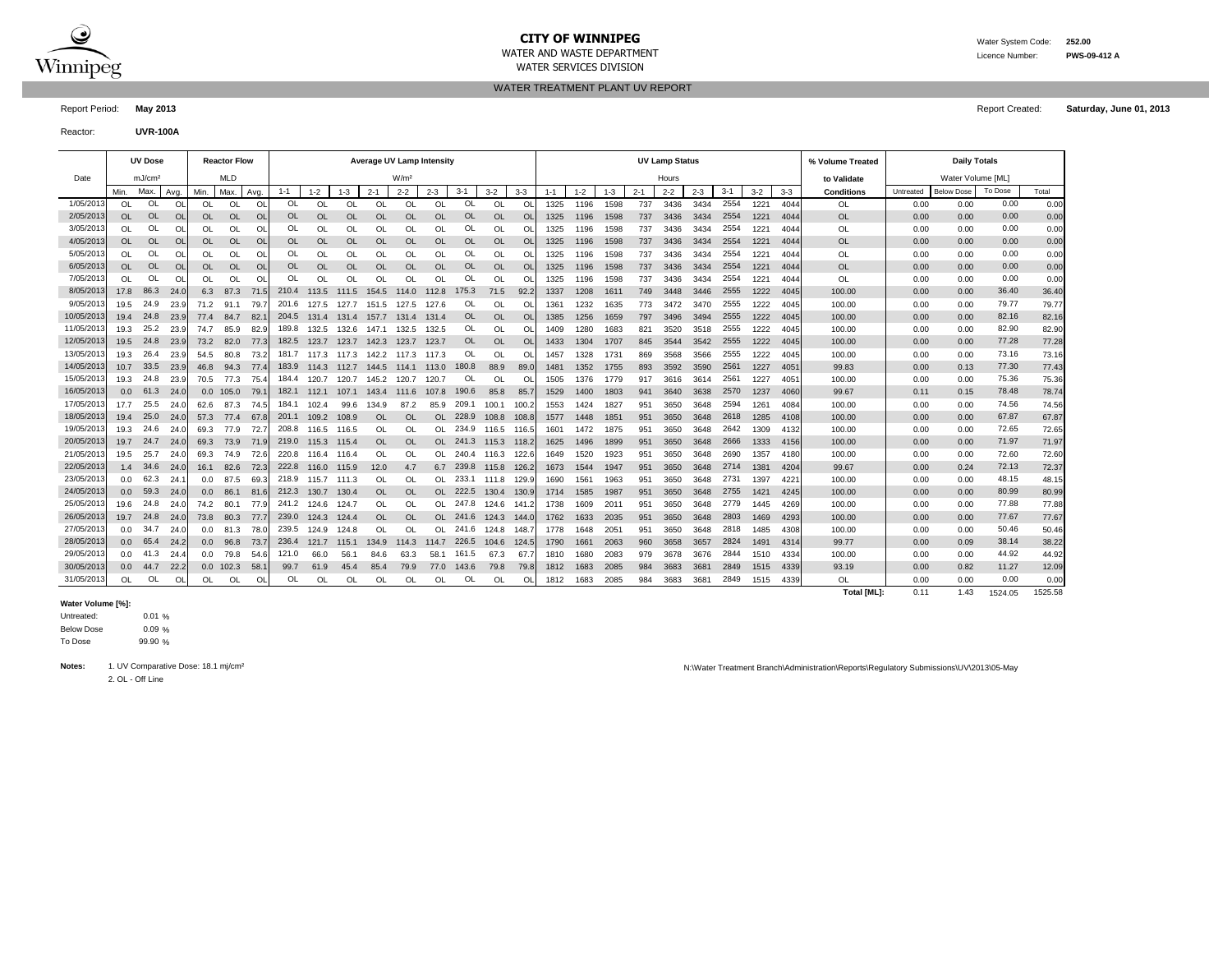

WATER SERVICES DIVISION

WATER AND WASTE DEPARTMENT Licence Number: **PWS-09-412 A**

WATER TREATMENT PLANT UV REPORT

Report Period: **May 2013** Report Created: **Saturday, June 01, 2013**

Reactor: **UVR-200A**

|            |                  | <b>UV Dose</b>     |                |                  | <b>Reactor Flow</b> |                |           |           |           | <b>Average UV Lamp Intensity</b> |                  |           |           |           |               |         |         |         |         | <b>UV Lamp Status</b> |         |         |         |         | % Volume Treated  |           | <b>Daily Totals</b> |         |        |
|------------|------------------|--------------------|----------------|------------------|---------------------|----------------|-----------|-----------|-----------|----------------------------------|------------------|-----------|-----------|-----------|---------------|---------|---------|---------|---------|-----------------------|---------|---------|---------|---------|-------------------|-----------|---------------------|---------|--------|
| Date       |                  | mJ/cm <sup>2</sup> |                |                  | <b>MLD</b>          |                |           |           |           |                                  | W/m <sup>2</sup> |           |           |           |               |         |         |         |         | Hours                 |         |         |         |         | to Validate       |           | Water Volume [ML]   |         |        |
|            | Min.             | Max.               | Avg.           | Min.             | Max.                | Avg.           | $1 - 1$   | $1 - 2$   | $1 - 3$   | $2 - 1$                          | $2 - 2$          | $2 - 3$   | $3 - 1$   | $3 - 2$   | $3 - 3$       | $1 - 1$ | $1 - 2$ | $1 - 3$ | $2 - 1$ | $2 - 2$               | $2 - 3$ | $3 - 1$ | $3 - 2$ | $3 - 3$ | <b>Conditions</b> | Untreated | <b>Below Dose</b>   | To Dose | Total  |
| 1/05/2013  | <b>OL</b>        | OL                 | OL             | <b>OL</b>        | <b>OL</b>           | <b>Ol</b>      | OL        | OL        | <b>OL</b> | <b>OL</b>                        | <b>OL</b>        | <b>OL</b> | OL        | OL        | OL            | 3197    | 3196    | 3197    | 2510    | 1993                  | 4608    | 3217    | 3218    | 321'    | OL                | 0.00      | 0.00                | 0.00    | 0.00   |
| 2/05/2013  | <b>OL</b>        | <b>OL</b>          | O <sub>l</sub> | <b>OL</b>        | <b>OL</b>           | O              | <b>OL</b> | <b>OL</b> | <b>OL</b> | <b>OL</b>                        | <b>OL</b>        | <b>OL</b> | OL        | <b>OL</b> | $\Omega$      | 3197    | 3196    | 3197    | 2510    | 1993                  | 4608    | 3217    | 3218    | 3217    | <b>OL</b>         | 0.00      | 0.00                | 0.00    | 0.00   |
| 3/05/2013  | <b>OL</b>        | OL                 | O              | OL               | OL                  | O              | OL        | OL        | OL        | OL                               | OL               | OL        | OL        | OL        | OL            | 3197    | 3196    | 3197    | 2510    | 1993                  | 4608    | 3217    | 3218    | 321'    | OL                | 0.00      | 0.00                | 0.00    | 0.00   |
| 4/05/201   | <b>OL</b>        | OL                 | O <sub>l</sub> | <b>OL</b>        | <b>OL</b>           | O              | OL        | <b>OL</b> | <b>OL</b> | <b>OL</b>                        | <b>OL</b>        | <b>OL</b> | OL        | <b>OL</b> | OL            | 3197    | 3196    | 3197    | 2510    | 1993                  | 4608    | 3217    | 3218    | 3217    | <b>OL</b>         | 0.00      | 0.00                | 0.00    | 0.00   |
| 5/05/2013  | <b>OL</b>        | OL                 | O              | OL               | OL                  | O              | OL        | OL        | OL        | OL                               | OL               | OL        | OL        | OL        | OL            | 3197    | 3196    | 3197    | 2510    | 1993                  | 4608    | 3217    | 3218    | 321'    | OL                | 0.00      | 0.00                | 0.00    | 0.00   |
| 6/05/2013  | <b>OL</b>        | <b>OL</b>          | O <sub>l</sub> | <b>OL</b>        | <b>OL</b>           | O              | OL        | <b>OL</b> | <b>OL</b> | <b>OL</b>                        | <b>OL</b>        | <b>OL</b> | OL        | <b>OL</b> | $\Omega$      | 3197    | 3196    | 3197    | 2510    | 1993                  | 4608    | 3217    | 3218    | 3217    | <b>OL</b>         | 0.00      | 0.00                | 0.00    | 0.00   |
| 7/05/201   | OL               | OL                 | Ω              | OL               | OL                  | O              | OL        | OL        | OL        | OL                               | OL               | OL        | Ol        | OL        |               | 3197    | 3196    | 3197    | 2510    | 1993                  | 4608    | 3217    | 3218    | 321     | OL                | 0.00      | 0.00                | 0.00    | 0.00   |
| 8/05/2013  | <b>OL</b>        | <b>OL</b>          | O <sub>l</sub> | OL               | <b>OL</b>           | O              | OL        | <b>OL</b> | <b>OL</b> | <b>OL</b>                        | <b>OL</b>        | <b>OL</b> | OL        | <b>OL</b> | <b>OL</b>     | 3197    | 3196    | 3197    | 2510    | 1993                  | 4608    | 3217    | 3218    | 3217    | <b>OL</b>         | 0.00      | 0.00                | 0.00    | 0.00   |
| 9/05/201   | OL               | OL                 | O              | OL               | OL                  | O              | OL        | OL        | OL        | OL                               | OL               | OL        | OL        | OL        | O             | 3197    | 3196    | 3197    | 2510    | 1993                  | 4608    | 3217    | 3218    | 321'    | OL                | 0.00      | 0.00                | 0.00    | 0.00   |
| 10/05/2013 | <b>OL</b>        | OL                 | O <sub>l</sub> | OL               | <b>OL</b>           | $\circ$        | OL        | <b>OL</b> | <b>OL</b> | <b>OL</b>                        | <b>OL</b>        | <b>OL</b> | OL        | <b>OL</b> | <b>OL</b>     | 3197    | 3196    | 3197    | 2510    | 1993                  | 4608    | 3217    | 3218    | 3217    | <b>OL</b>         | 0.00      | 0.00                | 0.00    | 0.00   |
| 11/05/2013 | <b>OL</b>        | OL                 | OL             | OL               | OL                  | O              | OL        | OL        | OL        | OL                               | OL               | OL        | OL        | OL        | OL            | 3197    | 3196    | 3197    | 2510    | 1993                  | 4608    | 3217    | 3218    | 321     | OL                | 0.00      | 0.00                | 0.00    | 0.00   |
| 12/05/2013 | <b>OL</b>        | OL                 | <b>OL</b>      | <b>OL</b>        | <b>OL</b>           | O              | OL        | <b>OL</b> | <b>OL</b> | <b>OL</b>                        | <b>OL</b>        | <b>OL</b> | OL        | <b>OL</b> | <sup>OL</sup> | 3197    | 3196    | 3197    | 2510    | 1993                  | 4608    | 3217    | 3218    | 3217    | <b>OL</b>         | 0.00      | 0.00                | 0.00    | 0.00   |
| 13/05/2013 | 0.0              | 29.4               | 22.9           | 0.0              | 42.7                | 20.6           | OL        | OL        | OL        | 59.1                             | 41.8             | 33.7      | 82.0      | 41.2      | 36.4          | 3197    | 3196    | 3197    | 2510    | 1993                  | 4608    | 3217    | 3218    | 3217    | 100.00            | 0.00      | 0.00                | 0.03    | 0.03   |
| 14/05/2013 | 0.0              | 29.7               | 20.5           | 0.0              | 68.7                | 40.4           | OL        | <b>OL</b> | OL.       | 80.5                             | 64.6             | 45.6      | 90.0      | 53.0      | 45.8          | 3197    | 3196    | 3197    | 2510    | 1993                  | 4608    | 3217    | 3218    | 3217    | 100.00            | 0.00      | 0.00                | 0.09    | 0.09   |
| 15/05/2013 | <b>OL</b>        | OL                 | O              | OL               | OL                  | O              | OL        | OL        | OL        | OL                               | OL               | OL        | OL        | OL        | O             | 3197    | 3196    | 3197    | 2510    | 1993                  | 4608    | 3217    | 3218    | 321'    | OL                | 0.00      | 0.00                | 0.00    | 0.00   |
| 16/05/2013 | <b>OL</b>        | <b>OL</b>          | <b>OI</b>      | <b>OL</b>        | <b>OL</b>           | O              | <b>OL</b> | <b>OL</b> | <b>OL</b> | <b>OL</b>                        | OL               | <b>OL</b> | <b>OL</b> | <b>OL</b> | <b>OL</b>     | 3197    | 3196    | 3197    | 2510    | 1993                  | 4608    | 3217    | 3218    | 3217    | <b>OL</b>         | 0.00      | 0.00                | 0.00    | 0.00   |
| 17/05/2013 | <b>OL</b>        | OL                 | <b>OI</b>      | OL               | OL                  | O              | OL        | OL        | OL        | OL                               | OL               | OL        | OL        | OL        | OL            | 3197    | 3196    | 3197    | 2510    | 1993                  | 4608    | 3217    | 3218    | 321'    | OL                | 0.00      | 0.00                | 0.00    | 0.00   |
| 18/05/2013 | <b>OL</b>        | OL                 | <b>OI</b>      | OL               | OL                  | O              | <b>OL</b> | <b>OL</b> | <b>OL</b> | OL                               | <b>OL</b>        | <b>OL</b> | OL        | <b>OL</b> | $\Omega$      | 3197    | 3196    | 3197    | 2510    | 1993                  | 4608    | 3217    | 3218    | 3217    | OL                | 0.00      | 0.00                | 0.00    | 0.00   |
| 19/05/2013 | <b>OL</b>        | OL                 | <b>OI</b>      | OL               | OL                  | O              | OL        | <b>OL</b> | OL        | OL                               | <b>OL</b>        | OL        | OL        | OL        | OL            | 3197    | 3196    | 3197    | 2510    | 1993                  | 4608    | 3217    | 3218    | 321'    | <b>OL</b>         | 0.00      | 0.00                | 0.00    | 0.00   |
| 20/05/2013 | <b>OL</b>        | <b>OL</b>          | <b>OI</b>      | OL               | OL                  | O              | <b>OL</b> | OL        | <b>OL</b> | <b>OL</b>                        | <b>OL</b>        | <b>OL</b> | OL        | <b>OL</b> | $\Omega$      | 3197    | 3196    | 3197    | 2510    | 1993                  | 4608    | 3217    | 3218    | 321'    | <b>OL</b>         | 0.00      | 0.00                | 0.00    | 0.00   |
| 21/05/2013 | OL               | OL                 | <b>OI</b>      | OL               | OL                  | O              | OL        | OL        | OL        | OL                               | <b>OL</b>        | OL        | Ol        | OL        | OL            | 3197    | 3196    | 3197    | 2510    | 1993                  | 4608    | 3217    | 3218    | 321'    | OL                | 0.00      | 0.00                | 0.00    | 0.00   |
| 22/05/2013 | <b>OL</b>        | <b>OL</b>          | O <sub>l</sub> | OL               | <b>OL</b>           | O <sub>l</sub> | <b>OL</b> | <b>OL</b> | <b>OL</b> | <b>OL</b>                        | <b>OL</b>        | <b>OL</b> | OL        | <b>OL</b> | $\Omega$      | 3197    | 3196    | 3197    | 2510    | 1993                  | 4608    | 3217    | 3218    | 3217    | <b>OL</b>         | 0.00      | 0.00                | 0.00    | 0.00   |
| 23/05/201  | OL               | <b>OL</b>          | <b>OI</b>      | OL               | OL                  | O              | OL        | OL        | OL        | OL                               | <b>OL</b>        | OL        | OL        | OL        | $\Omega$      | 3197    | 3196    | 3197    | 2510    | 1993                  | 4608    | 3217    | 3218    | 321'    | OL                | 0.00      | 0.00                | 0.00    | 0.00   |
| 24/05/2013 | <b>OL</b>        | <b>OL</b>          | O <sub>l</sub> | OL               | <b>OL</b>           | $\circ$        | <b>OL</b> | <b>OL</b> | OL        | <b>OL</b>                        | <b>OL</b>        | <b>OL</b> | OL        | <b>OL</b> | <b>OL</b>     | 3197    | 3196    | 3197    | 2510    | 1993                  | 4608    | 3217    | 3218    | 321'    | <b>OL</b>         | 0.00      | 0.00                | 0.00    | 0.00   |
| 25/05/2013 | <b>OL</b>        | <b>Ol</b>          | <b>OI</b>      | OL               | OL                  | O              | OL        | OL        | OL        | <b>OL</b>                        | OL               | OL        | OL        | OL        | O             | 3197    | 3196    | 3197    | 2510    | 1993                  | 4608    | 3217    | 3218    | 321'    | <b>OL</b>         | 0.00      | 0.00                | 0.00    | 0.00   |
| 26/05/2013 | <b>OL</b>        | OL                 | $\overline{O}$ | OL               | OL                  | $\circ$        | OL        | <b>OL</b> | OL        | <b>OL</b>                        | <b>OL</b>        | <b>OL</b> | OL        | <b>OL</b> | <b>OL</b>     | 3197    | 3196    | 3197    | 2510    | 1993                  | 4608    | 3217    | 3218    | 3217    | <b>OL</b>         | 0.00      | 0.00                | 0.00    | 0.00   |
| 27/05/2013 | OL               | <b>OL</b>          | O              | OL               | OL                  | O              | OL        | OL        | OL        | OL                               | OL               | OL        | OL        | OL        | ΩI            | 3197    | 3196    | 3197    | 2510    | 1993                  | 4608    | 3217    | 3218    | 321'    | OL                | 0.00      | 0.00                | 0.00    | 0.00   |
| 28/05/2013 | 0.0 <sub>1</sub> | 64.6               | 24.2           | 0.0              | 85.5                | 74.5           | OL        | <b>OL</b> | <b>OL</b> | 189.7                            | 159.3            | 120.8     | 185.4     | 119.0     | 120.9         | 3197    | 3196    | 3197    | 2514    | 1997                  | 4612    | 3221    | 3222    | 3221    | 100.00            | 0.00      | 0.00                | 11.85   | 11.85  |
| 29/05/2013 | 0.0              | 63.6               | 23.9           | 0.0              | 65.4                | 62.5           | OL        | OL        | OL        | 109.9                            | 102.2            | 99.6      | 159.7     | 100.4     | 100.4         | 3197    | 3196    | 3197    | 2526    | 2010                  | 4624    | 3234    | 3234    | 3234    | 100.00            | 0.00      | 0.00                | 32.33   | 32.33  |
| 30/05/2013 | 0.0 <sub>1</sub> | 65.8               | 24.0           | 0.0 <sub>1</sub> | 88.7                | 83.3           | OL        | <b>OL</b> | OL.       | 220.9                            | 184.9            | 137.9     | 219.6     | 132.5     | 132.9         | 3197    | 3196    | 3197    | 2533    | 2016                  | 4631    | 3240    | 3241    | 3240    | 98.95             | 0.00      | 0.23                | 21.40   | 21.63  |
| 31/05/2013 | 0.0              | 29.5               | 23.            | 0.0              | 89.3                | 86.            | OL        | OL        | OL        | 153.9                            | 141.2            | 138.1     | 174.1     | 129.3     | 135.6         | 3197    | 3196    | 3197    | 2544    | 2027                  | 4642    | 3251    | 3252    | 3251    | 100.00            | 0.00      | 0.00                | 40.79   | 40.79  |
|            |                  |                    |                |                  |                     |                |           |           |           |                                  |                  |           |           |           |               |         |         |         |         |                       |         |         |         |         | Total [ML]:       | 0.00      | 0.23                | 106.49  | 106.71 |

### **Water Volume [%]:**

0.00 %  $0.21%$ 99.79 % Untreated: Below Dose To Dose

2. OL - Off Line

Notes: 1. UV Comparative Dose: 18.1 mj/cm<sup>2</sup> notes: 18.1 mj/cm<sup>2</sup> notes: 18.1 mj/cm<sup>2</sup> notes: 18.1 mj/cm<sup>2</sup> notes: 18.1 mj/cm<sup>2</sup> notes: 18.1 mj/cm<sup>2</sup> notes: 18.1 mj/cm<sup>2</sup> notes: 18.1 mj/cm<sup>2</sup> notes: 18.1 mj/cm<sup>2</sup> notes: 18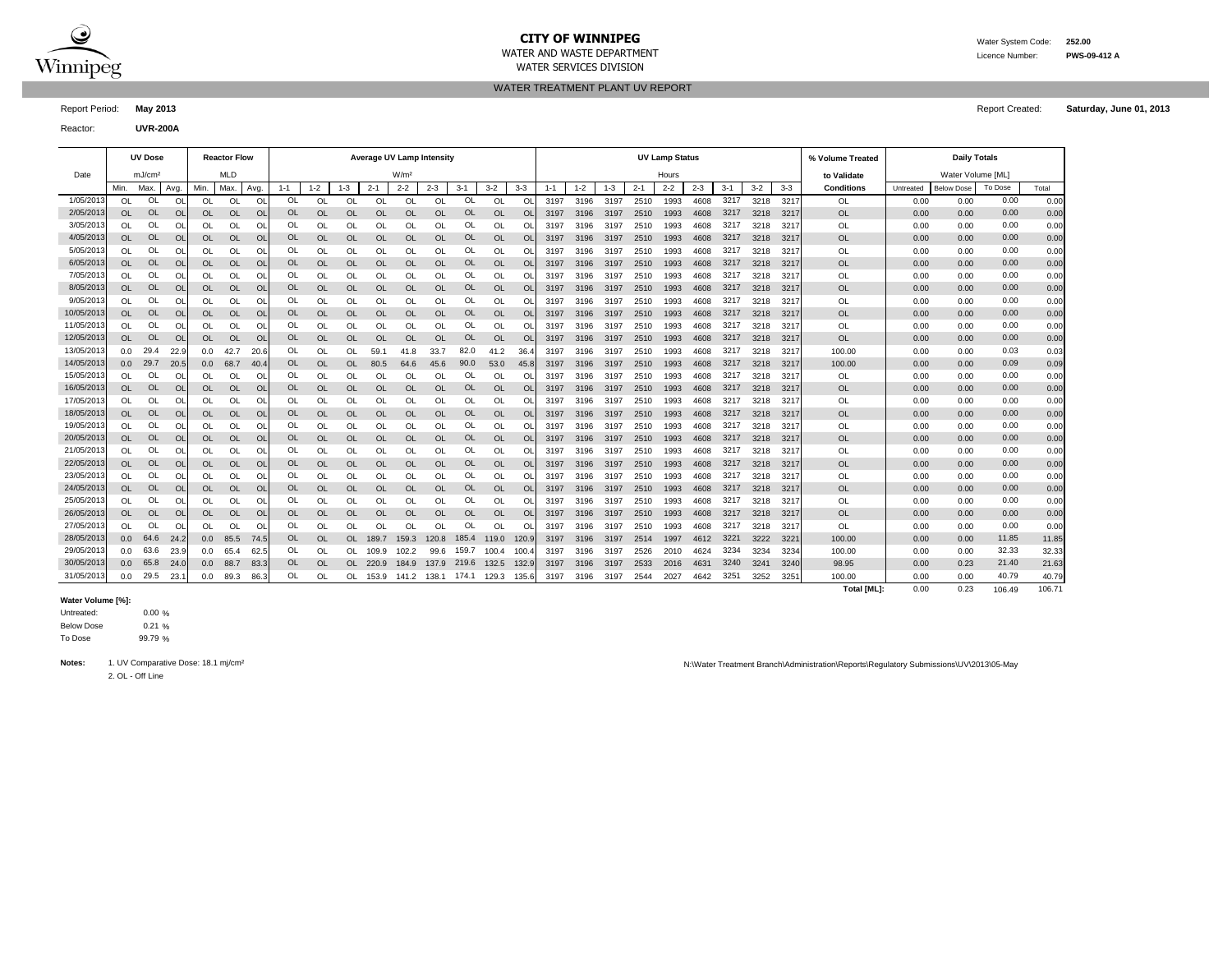

l,

## **CITY OF WINNIPEG** WATER MATER WATER System Code: 252.00

WATER SERVICES DIVISION

WATER AND WASTE DEPARTMENT Licence Number: **PWS-09-412 A**

### WATER TREATMENT PLANT UV REPORT

Report Period: **May 2013** Report Created: **Saturday, June 01, 2013**

Reactor: **UVR-300A**

|            |                  | <b>UV Dose</b>     |           |               | <b>Reactor Flow</b> |           |           |           |           | <b>Average UV Lamp Intensity</b> |                  |           |           |           |           |         |             |         |         | <b>UV Lamp Status</b> |         |         |         |                 | % Volume Treated   |           | <b>Daily Totals</b> |         |        |
|------------|------------------|--------------------|-----------|---------------|---------------------|-----------|-----------|-----------|-----------|----------------------------------|------------------|-----------|-----------|-----------|-----------|---------|-------------|---------|---------|-----------------------|---------|---------|---------|-----------------|--------------------|-----------|---------------------|---------|--------|
| Date       |                  | mJ/cm <sup>2</sup> |           |               | <b>MLD</b>          |           |           |           |           |                                  | W/m <sup>2</sup> |           |           |           |           |         |             |         |         | Hours                 |         |         |         |                 | to Validate        |           | Water Volume [ML]   |         |        |
|            | Min.             | Max.               | Avg.      | Min.          | Max                 | Avg       | $1 - 1$   | $1 - 2$   | $1 - 3$   | $2 - 1$                          | $2 - 2$          | $2 - 3$   | $3 - 1$   | $3 - 2$   | $3 - 3$   | $1 - 1$ | $1 - 2$     | $1 - 3$ | $2 - 1$ | $2 - 2$               | $2 - 3$ | $3 - 1$ | $3 - 2$ | $3 - 3$         | Conditions         | Untreated | <b>Below Dose</b>   | To Dose | Total  |
| 1/05/2013  | 0.0              | 97.0               | 24.3      | 0.0           | 85.5                | 82.7      | 84.1      | 84.0      | 84.1      | 84.2                             | 84.1             | 84.0      | 84.1      | 84.2      | 81.9      | 245     | 245         | 245     | 253     | 252                   | 252     | 276     | 277     | 276             | 99.96              | 0.01      | 0.01                | 53.10   | 53.12  |
| 2/05/2013  | 20.6             | 92.6               | -24.6     | 5.3           | 85.5                | 63.0      | 115.9     | 90.5      | 128.5     | 113.4                            | 102.7            | 107.1     | 83.2      | 84.0      | 84.8      | 263     | 263         | 263     | 270     | 270                   | 270     | 281     | 282     | 28 <sup>′</sup> | 100.00             | 0.00      | 0.00                | 45.72   | 45.72  |
| 3/05/2013  | 0.0              | 34.3               | 24.3      | 0.0           | 84.9                | 72.9      | 79.0      | 74.9      | 74.9      | 79.3                             | 78.1             | 74.3      | 74.6      | 74.9      | 70.6      | 278     | 278         | 278     | 286     | 285                   | 285     | 296     | 297     | 297             | 100.00             | 0.00      | 0.00                | 47.33   | 47.33  |
| 4/05/2013  | 14.4             | 49.9               | 24.2      | 2.9           | 84.8                | 65.1      | 67.3      | 65.0      | 65.9      | 66.9                             | 66.5             | 65.6      | 65.6      | 65.8      | 24.       | 280     | 280         | 280     | 287     | 287                   | 287     | 298     | 299     | 299             | 100.00             | 0.00      | 0.00                | 4.79    | 4.79   |
| 5/05/2013  | 20.6             | 25.3               | 24.3      | 61.9          | 68.0                | 65.0      | 66.6      | 66.5      | 66.5      | 66.6                             | 66.5             | 66.5      | 66.5      | 66.5      | 66.5      | 304     | 304         | 304     | 311     | 311                   | 311     | 322     | 323     | 323             | 100.00             | 0.00      | 0.00                | 64.99   | 64.99  |
| 6/05/2013  | 20.8             | 31.2               | 24.5      | 29.0          | 67.0                | 57.       | 58.4      | 58.4      | 58.3      | 61.9                             | 58.7             | 57.9      | 58.1      | 58.5      | 58.8      | 328     | 328         | 328     | 335     | 335                   | 335     | 346     | 347     | 347             | 100.00             | 0.00      | 0.00                | 57.16   | 57.16  |
| 7/05/2013  | 19.0             | 26.6               | 24.5      | 38.2          | 81.7                | 53.       | 54.5      | 54.5      | 54.4      | 59.8                             | 54.7             | 54.1      | 54.4      | 54.6      | 54.9      | 352     | 352         | 352     | 359     | 359                   | 359     | 370     | 371     | 37'             | 100.00             | 0.00      | 0.00                | 53.16   | 53.16  |
| 8/05/2013  | 17.6             | 33.0               | 24.5      | 23.6          | 71.1                | 57.       | 58.6      | 58.5      | 58.5      | 63.0                             | 60.4             | 58.3      | 58.4      | 61.8      | 58.9      | 376     | 376         | 376     | 383     | 383                   | 383     | 394     | 395     | 395             | 100.00             | 0.00      | 0.00                | 57.15   | 57.15  |
| 9/05/2013  | 0.0              | 33.4               | 24.       | 0.0           | 46.9                | 43.2      | 44.8      | 44.8      | 44.8      | 52.6                             | 46.3             | 45.1      | 44.8      | 51.2      | 44.8      | 385     | 385         | 385     | 392     | 392                   | 392     | 403     | 404     | 403             | 100.00             | 0.00      | 0.00                | 15.70   | 15.70  |
| 10/05/2013 | <b>OL</b>        | <b>OL</b>          | <b>OL</b> | OL            | OL                  | <b>OL</b> | OL        | <b>OL</b> | <b>OL</b> | <b>OL</b>                        | <b>OL</b>        | <b>OL</b> | <b>OL</b> | OL        | OL        | 385     | 385         | 385     | 392     | 392                   | 392     | 403     | 404     | 403             | OL                 | 0.00      | 0.00                | 0.00    | 0.00   |
| 11/05/2013 | <b>OL</b>        | <b>OL</b>          | OL        | <sup>OL</sup> | OL                  | <b>OL</b> | OL        | $\Omega$  | OL        | OL                               | <sup>OL</sup>    | OL        | OL        | OL        | <b>Ol</b> | 385     | 385         | 385     | 392     | 392                   | 392     | 403     | 404     | 403             | OL                 | 0.00      | 0.00                | 0.00    | 0.00   |
| 12/05/2013 | <b>OL</b>        | <b>OL</b>          | OL        | OL.           | <b>OL</b>           | <b>OL</b> | <b>OL</b> | OL        | <b>OL</b> | <b>OL</b>                        | OL               | $\Omega$  | OL        | <b>OL</b> | $\Omega$  | 385     | 385         | 385     | 392     | 392                   | 392     | 403     | 404     | 403             | <b>OL</b>          | 0.00      | 0.00                | 0.00    | 0.00   |
| 13/05/2013 | 0.0              | 25.4               | 23.0      | 0.0           | 30.5                | 27.3      | 29.5      | 24.2      | 28.9      | 30.4                             | 28.9             | 28.3      | 28.4      | 29.4      | 28.7      | 386     | 386         | 386     | 393     | 393                   | 393     | 404     | 405     | 405             | 89.57              | 0.06      | 0.06                | 1.07    | 1.20   |
| 14/05/2013 | <b>OL</b>        | OL                 | <b>OL</b> | OL            | <b>OL</b>           | <b>OL</b> | OL        | <b>OL</b> | <b>OL</b> | <b>OL</b>                        | <b>OL</b>        | <b>OL</b> | OL        | <b>OL</b> | <b>Ol</b> | 386     | $\mathbf 0$ | 386     | 393     | 393                   | 393     | 404     | 405     | 405             | <b>OL</b>          | 0.00      | 0.00                | 0.00    | 0.00   |
| 15/05/2013 | <b>OL</b>        | OL                 | OL        | OL            | OL                  | <b>OL</b> | OL        | OL        | OL        | OL                               | OL               | OL        | OL        | OL        | <b>Ol</b> | 386     | $\Omega$    | 386     | 393     | 393                   | 393     | 404     | 405     | 405             | OL                 | 0.00      | 0.00                | 0.00    | 0.00   |
| 16/05/2013 | <b>OL</b>        | <b>OL</b>          | <b>OL</b> | <b>OL</b>     | <b>OL</b>           | <b>OL</b> | OL        | <b>OL</b> | <b>OL</b> | <b>OL</b>                        | <b>OL</b>        | <b>OL</b> | OL        | <b>OL</b> | OL        | 386     | $\mathbf 0$ | 386     | 393     | 393                   | 393     | 404     | 405     | 405             | <b>OL</b>          | 0.00      | 0.00                | 0.00    | 0.00   |
| 17/05/2013 | $\Omega$         | OL                 | OL        | OL.           | OL                  | O         | OL        | <b>OL</b> | OL.       | OL                               | <sup>OL</sup>    | OL.       | OL        | <b>OL</b> | OL        | 386     | $\Omega$    | 386     | 393     | 393                   | 393     | 404     | 405     | 405             | OL                 | 0.00      | 0.00                | 0.00    | 0.00   |
| 18/05/2013 | 0.0 <sub>1</sub> | 89.8               | 30.2      | 0.0           | 55.2                | 36.8      | 134.7     | 78.0      | 145.8     | 135.8                            | 106.1            | 85.4      | 41.5      | 93.3      | 117.5     | 394     | 8           | 394     | 402     | 401                   | 401     | 404     | 405     | 405             | 100.00             | 0.00      | 0.00                | 12.53   | 12.53  |
| 19/05/2013 | OL.              | OL                 | OL        | OL            | OL                  | O         | OL        | OL        | OL        | <b>OL</b>                        | OL               | OL        | OL        | OL        | O         | 394     | 8           | 394     | 402     | 401                   | 401     | 404     | 405     | 405             | OL                 | 0.00      | 0.00                | 0.00    | 0.00   |
| 20/05/2013 | <b>OL</b>        | <b>OL</b>          | <b>OL</b> | <b>OL</b>     | OL                  | <b>OL</b> | <b>OL</b> | <b>OL</b> | <b>OL</b> | <b>OL</b>                        | <b>OL</b>        | <b>OL</b> | <b>OL</b> | OL        | OL        | 394     | 8           | 394     | 402     | 401                   | 401     | 404     | 405     | 405             | <b>OL</b>          | 0.00      | 0.00                | 0.00    | 0.00   |
| 21/05/2013 | OL.              | OL                 | OL        | OL            | OL                  | <b>OL</b> | OL        | OL        | OL        | OL                               | OL               | OL        | OL        | <b>OL</b> | OL        | 394     | 8           | 394     | 402     | 401                   | 401     | 404     | 405     | 405             | <b>OL</b>          | 0.00      | 0.00                | 0.00    | 0.00   |
| 22/05/2013 | <b>OL</b>        | <b>OL</b>          | OL        | OL            | <b>OL</b>           | <b>OL</b> | OL        | <b>OL</b> | <b>OL</b> | <b>OL</b>                        | <b>OL</b>        | <b>OL</b> | OL        | <b>OL</b> | <b>OL</b> | 394     | 8           | 394     | 402     | 401                   | 401     | 404     | 405     | 405             | OL                 | 0.00      | 0.00                | 0.00    | 0.00   |
| 23/05/2013 | <b>OL</b>        | OL                 | OL        | <sup>OL</sup> | OL                  | $\Omega$  | OL        | <b>OL</b> | <b>OL</b> | OL                               | $\Omega$         | OL        | OL        | <b>OL</b> | O         | 394     | 8           | 394     | 402     | 401                   | 401     | 404     | 405     | 405             | <b>OL</b>          | 0.00      | 0.00                | 0.00    | 0.00   |
| 24/05/2013 | 17.1             | 30.2               | 24.4      | 3.3           | 59.7                | 50.       | 52.3      | 51.2      | 52.2      | 57.3                             | 51.8             | 52.2      | 52.1      | 51.7      | 52.1      | 401     | 14          | 400     | 408     | 407                   | 407     | 410     | 411     | 41 <sup>°</sup> | 99.78              | 0.00      | 0.03                | 12.62   | 12.65  |
| 25/05/2013 | 20.5             | 25.9               | 24.5      | 47.9          | 54.3                | 51        | 52.9      | 52.7      | 52.8      | 61.1                             | 52.9             | 52.9      | 52.8      | 52.8      | 52.8      | 425     | 38          | 424     | 432     | 431                   | 431     | 434     | 435     | 435             | 100.00             | 0.00      | 0.00                | 51.11   | 51.11  |
| 26/05/2013 | 20.6             | 25.9               | 24.5      | 47.8          | 54.8                | 51.2      | 52.9      | 52.7      | 52.8      | 59.3                             | 52.9             | 52.9      | 52.9      | 52.8      | 52.8      | 449     | 62          | 448     | 456     | 455                   | 455     | 458     | 459     | 459             | 100.00             | 0.00      | 0.00                | 51.16   | 51.16  |
| 27/05/2013 | 20.4             | 30.0               | 24.5      | 28.4          | 63.8                | 55.       | 56.8      | 56.7      | 56.6      | 61.1                             | 56.8             | 56.8      | 56.7      | 56.7      | 56.       | 473     | 86          | 472     | 480     | 479                   | 479     | 482     | 483     | 483             | 100.00             | 0.00      | 0.00                | 55.05   | 55.05  |
| 28/05/2013 | 0.0 <sub>1</sub> | 93.3               | 24.2      | 0.0           | 94.1                | 59.6      | 92.3      | 73.4      | 103.4     | 92.1                             | 80.8             | 78.2      | 66.7      | 67.2      | 67.5      | 492     | 106         | 492     | 500     | 499                   | 499     | 494     | 495     | 495             | 100.00             | 0.00      | 0.00                | 49.18   | 49.18  |
| 29/05/2013 | 20.0             | 34.2               | 24.       | 29.0          | 77.6                | 48.6      | 76.6      | 71.0      | 71.2      | 80.3                             | 74.3             | 71.0      | 75.5      | 75.5      | 75.3      | 516     | 130         | 516     | 524     | 523                   | 523     | 499     | 499     | 499             | 100.00             | 0.00      | 0.00                | 48.54   | 48.54  |
| 30/05/2013 | 0.0              | 52.2               | 23.7      | 0.0           | 82.4                | 63.5      | 68.3      | 65.6      | 62.8      | 73.4                             | 71.9             | 62.3      | 65.3      | 66.0      | 65.3      | 540     | 154         | 539     | 547     | 547                   | 547     | 522     | 523     | 523             | 100.00             | 0.00      | 0.00                | 61.88   | 61.88  |
| 31/05/2013 | 19.1             | 30.8               | 24.5      | 20.7          | 49.0                | 43.4      | 47.5      | 45.0      | 44.9      | 64.9                             | 60.7             | 45.0      | 45.2      | 45.6      | 45.2      | 564     | 178         | 563     | 57'     | 571                   | 571     | 546     | 547     | 547             | 100.00             | 0.00      | 0.00                | 43.40   | 43.40  |
|            |                  |                    |           |               |                     |           |           |           |           |                                  |                  |           |           |           |           |         |             |         |         |                       |         |         |         |                 | <b>Total IMLI:</b> | 0.07      | 0.10                | 785.64  | 785.81 |

#### **Water Volume [%]:**

0.01 %  $0.01%$ 99.98 % Untreated: Below Dose To Dose

2. OL - Off Line

Notes: 1. UV Comparative Dose: 18.1 mj/cm<sup>2</sup> notes: 18.1 mj/cm<sup>2</sup> notes: 18.1 mj/cm<sup>2</sup> notes: 18.1 mj/cm<sup>2</sup> notes: 18.1 mj/cm<sup>2</sup> notes: 18.1 mj/cm<sup>2</sup> notes: 18.1 mj/cm<sup>2</sup> notes: 18.1 mj/cm<sup>2</sup> notes: 18.1 mj/cm<sup>2</sup> notes: 18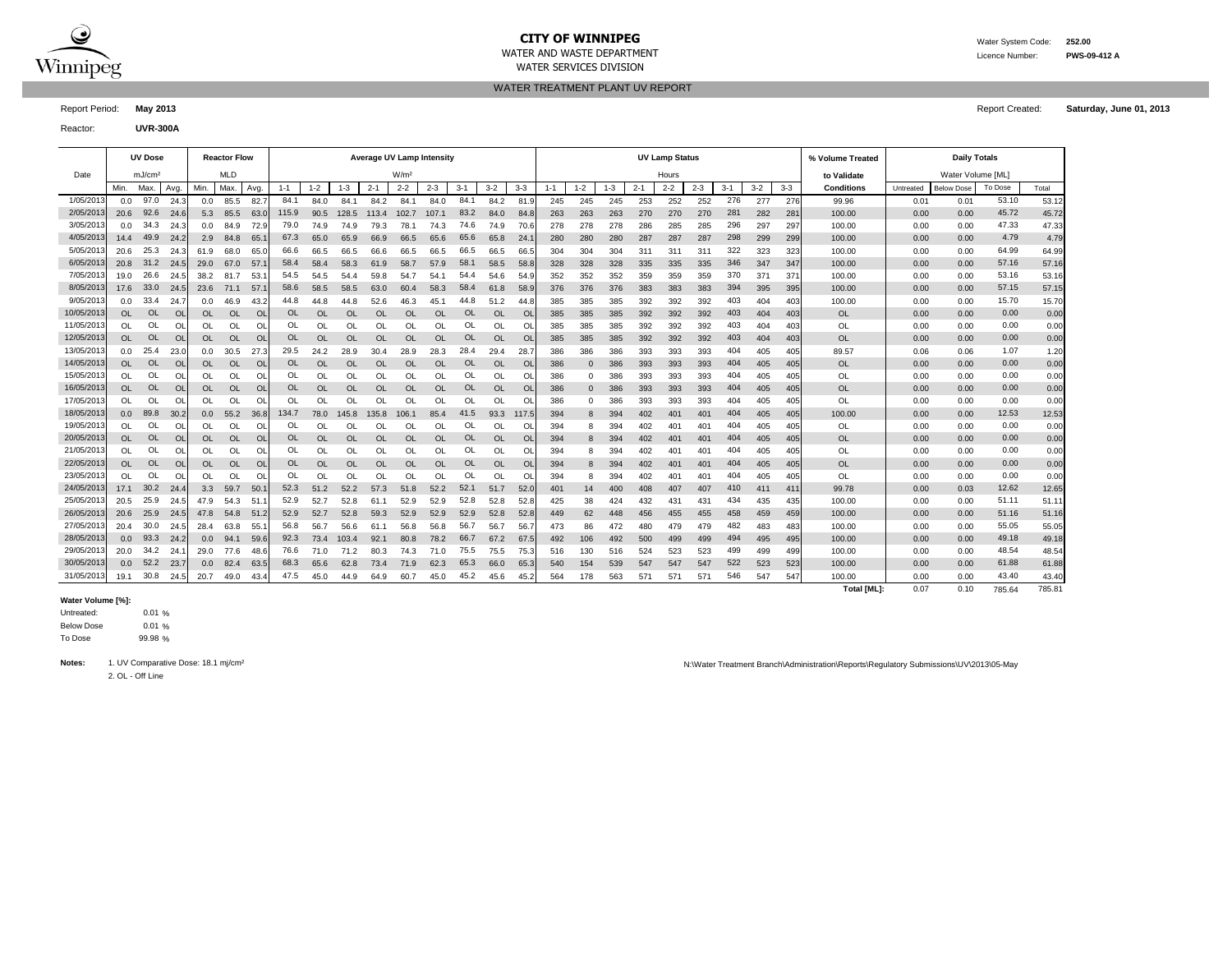

WATER SERVICES DIVISION

WATER TREATMENT PLANT UV REPORT

Report Period: **May 2013** Report Created: **Saturday, June 01, 2013**

Reactor: **UVR-400A**

|            |           | <b>UV Dose</b>     |                |                  | <b>Reactor Flow</b> |           |           |           |           | <b>Average UV Lamp Intensity</b> |                  |           |           |           |           |         |         |         |         | <b>UV Lamp Status</b> |         |         |         |         | % Volume Treated   |           | <b>Daily Totals</b> |         |         |
|------------|-----------|--------------------|----------------|------------------|---------------------|-----------|-----------|-----------|-----------|----------------------------------|------------------|-----------|-----------|-----------|-----------|---------|---------|---------|---------|-----------------------|---------|---------|---------|---------|--------------------|-----------|---------------------|---------|---------|
| Date       |           | mJ/cm <sup>2</sup> |                |                  | <b>MLD</b>          |           |           |           |           |                                  | W/m <sup>2</sup> |           |           |           |           |         |         |         |         | Hours                 |         |         |         |         | to Validate        |           | Water Volume [ML]   |         |         |
|            | Min.      | Max.               | Avg.           | Min.             | Max.                | Avg.      | $1 - 1$   | $1 - 2$   | $1 - 3$   | $2 - 1$                          | $2 - 2$          | $2 - 3$   | $3 - 1$   | $3-2$     | $3 - 3$   | $1 - 1$ | $1 - 2$ | $1 - 3$ | $2 - 1$ | $2 - 2$               | $2 - 3$ | $3 - 1$ | $3 - 2$ | $3 - 3$ | <b>Conditions</b>  | Untreated | <b>Below Dose</b>   | To Dose | Total   |
| 1/05/2013  | 0.0       | 63.9               | 24.3           | 0.0              | 88.6                | 84.6      | 95.4      | 85.3      | 85.1      | 96.1                             | 85.7             | 85.7      | 87.8      | 91.5      | 102.8     | 1226    | 1226    | 986     | 1691    | 1691                  | 1691    | 1670    | 669     | 1670    | 99.86              | 0.00      | 0.04                | 30.68   | 30.72   |
| 2/05/2013  | 0.0       | 63.9               | 24.0           | 0.0              | 86.7                | 77.9      | 79.4      | 79.1      | 78.4      | 79.2                             | 79.0             | 79.2      | 79.1      | 79.1      | 79.2      | 1242    | 1242    | 1001    | 1707    | 1706                  | 1707    | 1685    | 685     | 1685    | 100.00             | 0.00      | 0.00                | 49.73   | 49.73   |
| 3/05/201   | 20.9      | 63.9               | 24.3           | 3.1              | 99.6                | 80.       | 96.4      | 88.0      | 80.9      | 93.1                             | 81.7             | 84.3      | 86.7      | 90.2      | 99.0      | 1254    | 1254    | 1013    | 1719    | 1719                  | 1719    | 1697    | 697     | 1697    | 100.00             | 0.00      | 0.00                | 40.52   | 40.52   |
| 4/05/2013  | 0.0       | 41.0               | 23.            | 0.0              | 87.0                | 74.0      | 76.0      | 74.4      | 72.8      | 75.6                             | 75.6             | 75.8      | 75.5      | 75.6      | 75.7      | 1276    | 1276    | 1035    | 1741    | 1741                  | 1741    | 1719    | 719     | 1720    | 100.00             | 0.00      | 0.00                | 68.56   | 68.56   |
| 5/05/2013  | <b>OL</b> | Ol                 | O              | OL               | OL                  | O         | OL        | OL        | OL        | OL                               | $\Omega$         | OL        | OL        | OL        | $\Omega$  | 1276    | 1276    | 1035    | 1741    | 1741                  | 1741    | 1719    | 719     | 1720    | OL                 | 0.00      | 0.00                | 0.00    | 0.00    |
| 6/05/2013  | 21.0      | 63.9               | 24.            | 0.0 <sub>1</sub> | 78.4                | 65.       | 101.4     | 79.6      | 66.9      | 100.5                            | 66.6             | 72.2      | 84.8      | 69.7      | 102.      | 1285    | 1285    | 1044    | 1750    | 1750                  | 1750    | 1728    | 728     | 1729    | 100.00             | 0.00      | 0.00                | 24.12   | 24.12   |
| 7/05/201   | 0.0       | 38.7               | 23.9           | 0.0              | 68.4                | 64.       | 66.9      | 66.2      | 64.9      | 92.5                             | 87.5             | 85.4      | 91.9      | 87.4      | 91.       | 1291    | 1291    | 1051    | 1764    | 1763                  | 1764    | 1742    | 742     | 1742    | 100.00             | 0.00      | 0.00                | 36.91   | 36.91   |
| 8/05/2013  | OL        | <b>OL</b>          | <b>OI</b>      | OL               | <b>OL</b>           | $\Omega$  | <b>OL</b> | <b>OL</b> | <b>OL</b> | OL                               | $\Omega$         | $\Omega$  | <b>OL</b> | <b>OL</b> | $\circ$   | 1291    | 1291    | 1051    | 1764    | 1763                  | 1764    | 1742    | 742     | 1742    | OL                 | 0.00      | 0.00                | 0.00    | 0.00    |
| 9/05/201   | 18.5      | 60.0               | 24.5           | 0.0              | 56.0                | 52.       | 95.2      | 54.2      | 55.0      | 93.6                             | 56.7             | 62.5      | 72.0      | 54.3      | 94.       | 1307    | 1306    | 1066    | 1779    | 1779                  | 1779    | 1757    | 757     | 1758    | 100.00             | 0.00      | 0.00                | 33.55   | 33.55   |
| 10/05/201  | 21.0      | 25.6               | 24.4           | 50.3             | 56.0                | 53.1      | 60.5      | 54.7      | 54.6      | 69.5                             | 54.7             | 54.7      | 62.2      | 54.7      | 66.       | 1331    | 1330    | 1090    | 1803    | 1803                  | 1803    | 1781    | 781     | 1782    | 100.00             | 0.00      | 0.00                | 53.02   | 53.02   |
| 11/05/2013 | 17.0      | 25.8               | 23.0           | 42.2             | 62.3                | 56.       | 57.8      | 57.8      | 53.2      | 60.7                             | 57.9             | 57.8      | 59.5      | 58.0      | 60.3      | 1355    | 1354    | 1114    | 1827    | 1827                  | 1827    | 1805    | 805     | 1806    | 99.78              | 0.00      | 0.13                | 56.03   | 56.16   |
| 12/05/2013 | 18.8      | 25.7               | 23.4           | 39.2             | 47.3                | 42.6      | 44.4      | 44.3      | 41.1      | 58.8                             | 44.3             | 44.3      | 56.3      | 59.2      | 60.       | 1379    | 1378    | 1138    | 1851    | 1851                  | 1851    | 1829    | 829     | 1830    | 100.00             | 0.00      | 0.00                | 42.57   | 42.57   |
| 13/05/2013 | 18.0      | 25.9               | 23.7           | 32.2             | 52.6                | 40.       | 43.7      | 43.6      | 37.6      | 63.3                             | 59.5             | 59.3      | 63.6      | 79.9      | 66.5      | 1385    | 1385    | 1144    | 1875    | 1875                  | 1875    | 1853    | 853     | 1854    | 100.00             | 0.00      | 0.00                | 40.13   | 40.13   |
| 14/05/2013 | 0.0       | 63.9               | 24.4           | 0.0              | 52.2                | -44.      | 132.3     | 89.0      | 80.7      | 63.7                             | 62.9             | 63.2      | 74.4      | 88.3      | 84.5      | 10      | 10      | 1154    | 1885    | 1885                  | 1885    | 1873    | 873     | 1874    | 100.00             | 0.00      | 0.00                | 36.30   | 36.30   |
| 15/05/2013 | 20.9      | 32.7               | 24.2           | 37.5             | 52.3                | 49.3      | 82.7      | 73.3      | 73.4      | 70.3                             | 50.4             | 50.5      | 76.9      | 77.0      | 75.       | 34      | 34      | 1178    | 1892    | 1891                  | 1892    | 1897    | 897     | 1898    | 100.00             | 0.00      | 0.00                | 49.32   | 49.32   |
| 16/05/2013 | 0.0       | 31.9               | 24.3           | 0.0 <sub>1</sub> | 74.0                | 48.9      | 57.0      | 50.6      | 50.0      | 69.4                             | 50.8             | 50.7      | 64.2      | 63.3      | 53.       | 49      | 49      | 1193    | 1907    | 1906                  | 1907    | 1912    | 912     | 1912    | 98.87              | 0.00      | 0.34                | 30.10   | 30.44   |
| 17/05/2013 | 0.0       | 39.2               | 24.            | 0.0              | 60.3                | 53.4      | 60.0      | 45.2      | 38.3      | 85.9                             | 85.3             | 85.2      | 85.8      | 86.0      | 85.5      | 50      | 49      | 1194    | 1921    | 1921                  | 1921    | 1927    | 927     | 1927    | 99.93              | 0.01      | 0.01                | 32.47   | 32.49   |
| 18/05/2013 | 0.0       | 63.9               | 24.5           | 0.0              | 55.4                | 46.       | 146.0     | 95.5      | 79.5      | 77.5                             | 74.7             | 74.8      | 82.5      | 85.1      | 84.2      | 57      | 56      | 1201    | 1936    | 1935                  | 1936    | 1948    | 948     | 1949    | 100.00             | 0.00      | 0.00                | 41.71   | 41.71   |
| 19/05/201: | 20.8      | 35.2               | 24.3           | 44.1             | 50.7                | 47        | 84.3      | 68.3      | 68.8      | 72.6                             | 48.4             | 48.4      | 72.2      | 68.5      | 72.0      | 81      | 80      | 1225    | 1944    | 1944                  | 1944    | 1972    | 972     | 1973    | 100.00             | 0.00      | 0.00                | 47.08   | 47.08   |
| 20/05/2013 | 18.3      | 25.7               | 23.6           | 44.1             | 49.5                | 46.       | 61.4      | 48.6      | 46.2      | 73.2                             | 55.7             | 55.4      | 64.9      | 59.9      | 63.9      | 99      | 99      | 1243    | 1968    | 1968                  | 1968    | 1996    | 996     | 1997    | 100.00             | 0.00      | 0.00                | 46.77   | 46.77   |
| 21/05/201  | 21.2      | 25.1               | 24.            | 44.3             | 49.9                | 47        | OL        | OL        | OL        | 76.2                             | 76.2             | 76.2      | 76.2      | 76.2      | 76.       | 99      | 99      | 1243    | 1992    | 1992                  | 1992    | 2020    | 1020    | 2021    | 100.00             | 0.00      | 0.00                | 47.09   | 47.09   |
| 22/05/2013 |           | 20.8 36.8          | 24.            | 0.0 <sub>1</sub> | 80.5                | 58.       | <b>OL</b> | OL        | <b>OL</b> | 94.0                             | 94.1             | 93.1      | 93.9      | 94.6      | 94.       | 99      | 99      | 1243    | 2016    | 2016                  | 2016    | 2044    | 1044    | 2045    | 100.00             | 0.00      | 0.00                | 58.26   | 58.26   |
| 23/05/201  | 0.0       | 43.5               | 24.            | 0.0              | 87.7                | 58.       | OL        | OL        | OL        | 94.3                             | 94.2             | 90.7      | 94.4      | 99.4      | 94.3      | 99      | 99      | 1243    | 2032    | 2032                  | 2032    | 2061    | 1060    | 2061    | 100.00             | 0.00      | 0.00                | 39.68   | 39.68   |
| 24/05/2013 | 0.0       | 34.3               | 24.            | 0.0 <sub>1</sub> | 58.6                | 55.       | 22.0      | 10.1      | 8.7       | 89.2                             | 89.2             | 89.1      | 89.2      | 89.2      | 89.       | 99      | 99      | 1243    | 2050    | 2050                  | 2050    | 2079    | 1078    | 2079    | 100.00             | 0.00      | 0.00                | 41.29   | 41.29   |
| 25/05/2013 | <b>OL</b> | OL                 | O              | OL               | OL                  | O         | OL        | OL        | OL        | OL                               | <b>OL</b>        | <b>OL</b> | OL        | <b>OL</b> | O         | 99      | 99      | 1243    | 2050    | 2050                  | 2050    | 2079    | 1078    | 2079    | <b>OL</b>          | 0.00      | 0.00                | 0.00    | 0.00    |
| 26/05/2013 | <b>OL</b> | <b>OL</b>          | <b>OI</b>      | <b>OL</b>        | <b>OL</b>           | <b>OL</b> | <b>OL</b> | <b>OL</b> | <b>OL</b> | <b>OL</b>                        | OL               | <b>OL</b> | <b>OL</b> | <b>OL</b> | <b>OL</b> | 99      | 99      | 1243    | 2050    | 2050                  | 2050    | 2079    | 1078    | 2079    | OL                 | 0.00      | 0.00                | 0.00    | 0.00    |
| 27/05/2013 | 21.1      | 63.6               | 24.5           | 0.0              | 71.7                | 69.0      | 121.5     | 74.1      | 73.2      | 109.2                            | 70.6             | 74.6      | 99.8      | 101.6     | 105.6     | 108     | 108     | 1252    | 2059    | 2058                  | 2059    | 2087    | 1087    | 2087    | 100.00             | 0.00      | 0.00                | 24.52   | 24.52   |
| 28/05/2013 | 0.0       | 49.8               | 23.8           | 0.0              | 74.9                | 55.9      | 59.4      | 58.6      | 57.4      | 70.6                             | 57.5             | 56.8      | 69.6      | 76.1      | 65.3      | 121     | 121     | 1265    | 2072    | 2072                  | 2072    | 2101    | 1100    | 2101    | 95.78              | 0.10      | 1.22                | 29.91   | 31.23   |
| 29/05/2013 | OL.       | OL                 | O              | OL               | OL                  | O         | OL        | OL        | OL        | OL                               | OL               | OL        | OL        | OL        | O         | 121     | 121     | 1265    | 2072    | 2072                  | 2072    | 2101    | 1100    | 210'    | OL                 | 0.00      | 0.00                | 0.00    | 0.00    |
| 30/05/2013 | <b>OL</b> | OL                 | O <sub>l</sub> | OL               | <b>OL</b>           | $\circ$   | <b>OL</b> | <b>OL</b> | <b>OL</b> | OL                               | <b>OL</b>        | <b>OL</b> | <b>OL</b> | <b>OL</b> | <b>OL</b> | 121     | 121     | 1265    | 2072    | 2072                  | 2072    | 2101    | 1100    | 2101    | <b>OL</b>          | 0.00      | 0.00                | 0.00    | 0.00    |
| 31/05/2013 | 0.0       | 78.6               | 25.0           | 0.0              | 50.5                | 47.       | 110.3     | 81.8      | 82.4      | 97.1                             | 56.3             | 66.5      | 86.4      | 83.3      | 114.      | 134     | 134     | 1278    | 2073    | 2073                  | 2073    | 2113    | 1113    | 2114    | 98.69              | 0.03      | 0.30                | 25.03   | 25.36   |
|            |           |                    |                |                  |                     |           |           |           |           |                                  |                  |           |           |           |           |         |         |         |         |                       |         |         |         |         | <b>Total [ML]:</b> | 0.14      | 2.04                | 1025.35 | 1027.53 |

#### **Water Volume [%]:**

0.01 % 0.20 % 99.79 % Untreated: Below Dose To Dose

2. OL - Off Line

Notes: 1. UV Comparative Dose: 18.1 mj/cm<sup>2</sup> notes: 18.1 mj/cm<sup>2</sup> notes: 18.1 mj/cm<sup>2</sup> notes: 18.1 mj/cm<sup>2</sup> notes: 18.1 mj/cm<sup>2</sup> notes: 18.1 mj/cm<sup>2</sup> notes: 18.1 mj/cm<sup>2</sup> notes: 18.1 mj/cm<sup>2</sup> notes: 18.1 mj/cm<sup>2</sup> notes: 18

WATER AND WASTE DEPARTMENT Licence Number: **PWS-09-412 A**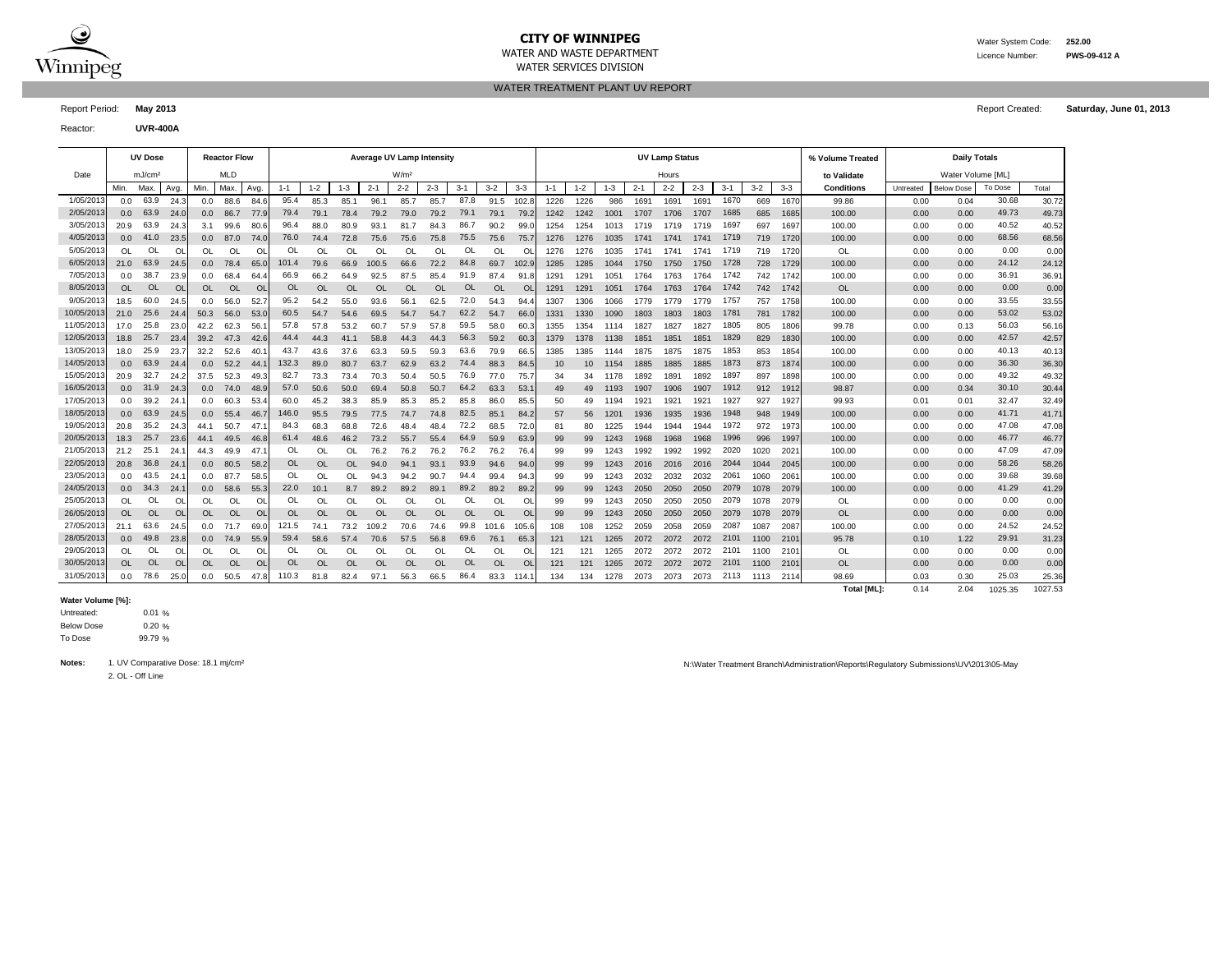

WATER SERVICES DIVISION

WATER AND WASTE DEPARTMENT Licence Number: **PWS-09-412 A**

WATER TREATMENT PLANT UV REPORT

Report Period: **May 2013** Report Created: **Saturday, June 01, 2013**

Reactor: **UVR-500A**

|            |           | <b>UV Dose</b>     |                |           | <b>Reactor Flow</b> |           |           |           |           | <b>Average UV Lamp Intensity</b> |                  |           |           |           |           |         |         |         |          | <b>UV Lamp Status</b> |          |         |         |         | % Volume Treated   |           | <b>Daily Totals</b> |         |        |
|------------|-----------|--------------------|----------------|-----------|---------------------|-----------|-----------|-----------|-----------|----------------------------------|------------------|-----------|-----------|-----------|-----------|---------|---------|---------|----------|-----------------------|----------|---------|---------|---------|--------------------|-----------|---------------------|---------|--------|
| Date       |           | mJ/cm <sup>2</sup> |                |           | <b>MLD</b>          |           |           |           |           |                                  | W/m <sup>2</sup> |           |           |           |           |         |         |         |          | Hours                 |          |         |         |         | to Validate        |           | Water Volume [ML]   |         |        |
|            | Min.      | Max.               | Avg            | Min.      | Max.                | Avg.      | $1 - 1$   | $1 - 2$   | $1 - 3$   | $2 - 1$                          | $2 - 2$          | $2 - 3$   | $3 - 1$   | $3 - 2$   | $3-3$     | $1 - 1$ | $1 - 2$ | $1 - 3$ | $2 - 1$  | $2 - 2$               | $2 - 3$  | $3 - 1$ | $3 - 2$ | $3 - 3$ | <b>Conditions</b>  | Untreated | <b>Below Dose</b>   | To Dose | Total  |
| 1/05/2013  | 20.4      | 26.4               | 24.3           | 34.6      | 46.5                | 40.6      | 66.1      | 66.1      | 66.0      | OL                               | $\Omega$         | $\Omega$  | 95.1      | 67.9      | 66.       | 3923    | 3579    | 443     | 3774     | 411                   | 4207     | 2790    | 2789    | 2789    | 100.00             | 0.00      | 0.00                | 40.64   | 40.64  |
| 2/05/2013  | 18.8      | 30.7               | 24.3           | 36.2      | 86.2 55.            |           | 72.1      | 72.0      | 71.1      | 84.1                             | 82.2             | 82.0      | 110.6     | 77.6      | 75.2      | 3947    | 3603    | 467     | 3783     | 420                   | 4216     | 2814    | 2813    | 2813    | 100.00             | 0.00      | 0.00                | 55.78   | 55.78  |
| 3/05/2013  | 17.1      | 29.4               | 24.3           | 35.3      | 93.5                | 47.       | 69.0      | 69.0      | 68.3      | 82.3                             | 77.8             | 76.1      | 104.3     | 72.7      | 75.       | 3971    | 3627    | 491     | 3787     | 424                   | 4220     | 2838    | 2837    | 2837    | 100.00             | 0.00      | 0.00                | 47.19   | 47.19  |
| 4/05/2013  | 20.6      | 26.7               | 24.3           | 35.1      | 49.5                | 43.3      | 70.4      | 70.4      | 70.2      | OL                               | <b>OL</b>        | OL        | 101.4     | 72.1      | 75.4      | 3995    | 3651    | 515     | 3787     | 424                   | 4220     | 2862    | 2861    | 286'    | 100.00             | 0.00      | 0.00                | 43.33   | 43.33  |
| 5/05/2013  | 20.5      | 26.9               | 24.3           | 39.3      | 49.1                | -44       | 72.5      | 72.5      | 72.3      | OL                               | OL               | OL        | 102.3     | 73.3      | 78.       | 4019    | 3675    | 539     | 3787     | 424                   | 4220     | 2886    | 2885    | 2885    | 100.00             | 0.00      | 0.00                | 44.69   | 44.69  |
| 6/05/2013  | 18.3      | 29.9               | 24.2           | 33.3      | 86.6                | 58.6      | 76.2      | 76.3      | 75.8      | 84.9                             | 84.9             | 84.8      | 101.9     | 79.3      | 82        | 4043    | 3699    | 563     | 3796     | 433                   | 4229     | 2910    | 2909    | 2909    | 100.00             | 0.00      | 0.00                | 58.63   | 58.63  |
| 7/05/201   |           | $0.0$ 113.7        | 25.2           | 0.0       | 85.8                | 65.       | 105.2     | 88.2      | 264.2     | 142.1                            | 98.3             | 137.1     | 118.5     | 108.7     | 108.      | 4059    | 3715    | 579     | 3817     | 455                   | 4250     | 2922    | 2922    | 2921    | 100.00             | 0.00      | 0.00                | 58.68   | 58.68  |
| 8/05/2013  | 18.7      | 31.1               | 24.            | 30.6      | 84.2                | 50.8      | 79.5      | 76.4      | 149.3     | 74.3                             | 71.1             | 74.8      | 70.6      | 73.0      | 63.       | 4083    | 3739    | 603     | 3841     | 479                   | 4274     | 2934    | 2934    | 2933    | 100.00             | 0.00      | 0.00                | 50.87   | 50.87  |
| 9/05/201   | 0.0       | 30.3               | 25.0           | 0.0       | 39.0                | 33.9      | 48.3      | 36.3      | 97.3      | 35.5                             | 35.6             | 35.6      | 73.2      | 74.5      | 53.6      | 4092    | 3748    | 611     | 3850     | 488                   | 4283     | 2943    | 2942    | 2942    | 100.00             | 0.00      | 0.00                | 12.36   | 12.36  |
| 10/05/2013 | <b>OL</b> | <b>OL</b>          | <b>OI</b>      | OL        | <b>OL</b>           | <b>OL</b> | <b>OL</b> | <b>OL</b> | OL        | OL                               | <b>OL</b>        | <b>OL</b> | <b>OL</b> | <b>OL</b> | O         | 4092    | 3748    | 611     | 3850     | 488                   | 4283     | 2943    | 2942    | 2942    | <b>OL</b>          | 0.00      | 0.00                | 0.00    | 0.00   |
| 11/05/2013 | 13.9      | 25.6               | 24.7           | 5.8       | 40.5                | 37.6      | 60.6      | 59.9      | 65.1      | 18.7                             | 18.4             | 12.4      | 61.6      | 62.7      | 60.9      | 4094    | 3750    | 613     | 3850     | 488                   | 4283     | 2944    | 2944    | 2944    | 99.17              | 0.00      | 0.02                | 2.40    | 2.42   |
| 12/05/2013 | 20.5      | 26.2               | 24.4           | 32.7      | 41.1                | 36.       | 58.9      | 58.9      | 63.2      | <b>OL</b>                        | <b>OL</b>        | <b>OL</b> | 58.9      | 61.8      | 59.0      | 4118    | 3774    | 637     | 3850     | 488                   | 4283     | 2968    | 2968    | 2968    | 100.00             | 0.00      | 0.00                | 36.13   | 36.13  |
| 13/05/2013 | 6.0       | 28.3               | 24.            | 26.7      | 79.5                | 39.       | 60.0      | 59.8      | 74.3      | 13.4                             | 17.4             | 7.7       | 59.2      | 68.0      | 64.       | 4142    | 3798    | 661     | 3850     | 488                   | 4283     | 2992    | 2992    | 2992    | 100.00             | 0.00      | 0.00                | 39.47   | 39.47  |
| 14/05/2013 | 0.0       | 27.5               | 24.4           | 0.0       | 40.4                | 33.0      | 54.1      | 54.1      | 60.5      | <b>OL</b>                        | <b>OL</b>        | <b>OL</b> | 54.0      | 54.2      | 54.       | 4156    | 3812    | 675     | $\Omega$ | 488                   | $\Omega$ | 3006    | 3006    | 3006    | 100.00             | 0.00      | 0.00                | 19.30   | 19.30  |
| 15/05/2013 | 0.0       | 90.2               | 24.6           | 0.9       | 78.2                | 74.9      | 106.9     | 83.3      | 240.0     | 148.9                            | 84.9             | 181.2     | 215.1     | 77.9      | 80.       | 10      | 10      | 685     | 10       | 498                   | 10       | 3017    | 3016    | 3016    | 98.96              | 0.14      | 0.19                | 31.76   | 32.09  |
| 16/05/2013 | 0.0       | 55.7               | 24.            | 0.0       | 92.4                | 61.       | 69.3      | 63.4      | 84.7      | 70.7                             | 61.9             | 62.3      | 172.8     | 63.6      | 54.       | 33      | 33      | 709     | 34       | 521                   | 34       | 3040    | 3040    | 3039    | 100.00             | 0.00      | 0.00                | 59.55   | 59.55  |
| 17/05/2013 |           | $0.0$ 105.1        | 24.            | 0.0       | 82.1                | 58        | 87.4      | 86.9      | 163.6     | 107.6                            | 89.9             | 109.1     | 166.8     | 44.6      | 44.6      | 53      | 53      | 728     | 53       | 541                   | 53       | 3050    | 3050    | 3049    | 100.00             | 0.00      | 0.00                | 46.78   | 46.78  |
| 18/05/2013 | 0.0       | 33.6               | 23.            | 0.0       | 82.3                | 77.       | 100.6     | 94.1      | 103.5     | 88.4                             | 88.1             | 90.4      | 203.5     | 102.6     | 84.6      | 67      | 67      | 743     | 62       | 550                   | 62       | 3064    | 3063    | 3063    | 100.00             | 0.00      | 0.00                | 46.79   | 46.79  |
| 19/05/2013 | OL        | OL                 | O              | OL        | OL                  | Ω         | OL        | OL        | OL        | Ol                               | OL               | <b>OL</b> | OL        | Ol        | O         | 67      | 67      | 743     | 62       | 550                   | 62       | 3064    | 3063    | 3063    | OL                 | 0.00      | 0.00                | 0.00    | 0.00   |
| 20/05/2013 | OL        | <b>OL</b>          | <b>OI</b>      | OL        | <b>OL</b>           | O         | <b>OL</b> | <b>OL</b> | <b>OL</b> | <b>OL</b>                        | <b>OL</b>        | $\Omega$  | <b>OL</b> | <b>OL</b> | $\Omega$  | 67      | 67      | 743     | 62       | 550                   | 62       | 3064    | 3063    | 3063    | <b>OL</b>          | 0.00      | 0.00                | 0.00    | 0.00   |
| 21/05/2013 | <b>OL</b> | OL                 | O              | OL        | OL                  | O         | OL        | OL        | OL        | OL                               | OL               | <b>OL</b> | OL        | OL        | OI        | 67      | 67      | 743     | 62       | 550                   | 62       | 3064    | 3063    | 3063    | OL                 | 0.00      | 0.00                | 0.00    | 0.00   |
| 22/05/2013 | <b>OL</b> | <b>OL</b>          | $\circ$        | OL        | <b>OL</b>           | <b>OL</b> | <b>OL</b> | <b>OL</b> | OL        | OL                               | <b>OL</b>        | <b>OL</b> | <b>OL</b> | <b>OL</b> | OI        | 67      | 67      | 743     | 62       | 550                   | 62       | 3064    | 3063    | 3063    | <b>OL</b>          | 0.00      | 0.00                | 0.00    | 0.00   |
| 23/05/2013 | OL        | OL                 | $\Omega$       | OL        | OL.                 | $\Omega$  | OL        | OL        | OL        | OL                               | OL               | <b>OL</b> | OL        | OL        | OI        | 67      | 67      | 743     | 62       | 550                   | 62       | 3064    | 3063    | 3063    | OL                 | 0.00      | 0.00                | 0.00    | 0.00   |
| 24/05/2013 | <b>OL</b> | OL                 | O              | OL        | OL                  | <b>OL</b> | OL        | <b>OL</b> | OL        | OL                               | <b>OL</b>        | $\Omega$  | OL        | OL        | OI        | 67      | 67      | 743     | 62       | 550                   | 62       | 3064    | 3063    | 3063    | <b>OL</b>          | 0.00      | 0.00                | 0.00    | 0.00   |
| 25/05/2013 | OL        | OL                 | O              | OL        | OL                  | <b>OL</b> | OL        | <b>OL</b> | OL        | OL                               | OL               | <b>OL</b> | OL        | OL        | OI        | 67      | 67      | 743     | 62       | 550                   | 62       | 3064    | 3063    | 3063    | OL                 | 0.00      | 0.00                | 0.00    | 0.00   |
| 26/05/2013 | <b>OL</b> | <b>OL</b>          | <b>OI</b>      | <b>OL</b> | <b>OL</b>           | <b>OL</b> | OL        | <b>OL</b> | OL        | OL                               | <b>OL</b>        | <b>OL</b> | <b>OL</b> | <b>OL</b> | OL        | 67      | 67      | 743     | 62       | 550                   | 62       | 3064    | 3063    | 3063    | OL                 | 0.00      | 0.00                | 0.00    | 0.00   |
| 27/05/2013 | <b>OL</b> | OL                 | O              | OL        | OL                  | O         | OL        | OL        | OL        | OL                               | OL               | OL        | OL        | OL        | OL        | 67      | 67      | 743     | 62       | 550                   | 62       | 3064    | 3063    | 3063    | OL                 | 0.00      | 0.00                | 0.00    | 0.00   |
| 28/05/2013 | OL        | <b>OL</b>          | O <sub>l</sub> | <b>OL</b> | <b>OL</b>           | <b>OL</b> | OL        | OL        | <b>OL</b> | <b>OL</b>                        | $\Omega$         | <b>OL</b> | <b>OL</b> | <b>OL</b> | <b>OL</b> | 67      | 67      | 743     | 62       | 550                   | 62       | 3064    | 3063    | 3063    | <b>OL</b>          | 0.00      | 0.00                | 0.00    | 0.00   |
| 29/05/2013 |           | 20.0 115.8         | 26.4           | 0.0       | 50.2                | 46.0      | 107.0     | 78.9      | 318.9     | 212.1                            | 112.8            | 126.1     | 15.4      | 142.0     | 128.8     | 72      | 71      | 747     | 66       | 554                   | 66       | 3064    | 3063    | 3063    | 100.00             | 0.00      | 0.00                | 8.31    | 8.31   |
| 30/05/2013 | 20.7      | 35.5               | 24.7           | 29.9      | 55.4                | 42.3      | 67.8      | 56.3      | 165.6     | 136.4                            | 75.1             | 67.2      | 119.0     | 64.9      | 68.9      | 96      | 95      | 771     | 90       | 578                   | 90       | 3080    | 3079    | 3079    | 100.00             | 0.00      | 0.00                | 42.27   | 42.27  |
| 31/05/2013 | 0.0       | 27.1               | 23.            | 29.9      | 47.7                | 38.6      | 52.2      | 31.5      | 112.9     | 115.3                            | 70.2             | 65.4      | 242.4     | 67.7      | 74.       | 107     | 107     | 783     | 114      | 602                   | 114      | 3104    | 3103    | 3103    | 98.92              | 0.00      | 0.42                | 38.16   | 38.57  |
|            |           |                    |                |           |                     |           |           |           |           |                                  |                  |           |           |           |           |         |         |         |          |                       |          |         |         |         | <b>Total [ML]:</b> | 0.14      | 0.63                | 783.09  | 783.86 |

#### **Water Volume [%]:**

0.02 % 0.08 % 99.90 % Untreated: Below Dose To Dose

2. OL - Off Line

Notes: 1. UV Comparative Dose: 18.1 mj/cm<sup>2</sup> notes: 18.1 mj/cm<sup>2</sup> notes: 18.1 mj/cm<sup>2</sup> notes: 18.1 mj/cm<sup>2</sup> notes: 18.1 mj/cm<sup>2</sup> notes: 18.1 mj/cm<sup>2</sup> notes: 18.1 mj/cm<sup>2</sup> notes: 18.1 mj/cm<sup>2</sup> notes: 18.1 mj/cm<sup>2</sup> notes: 18